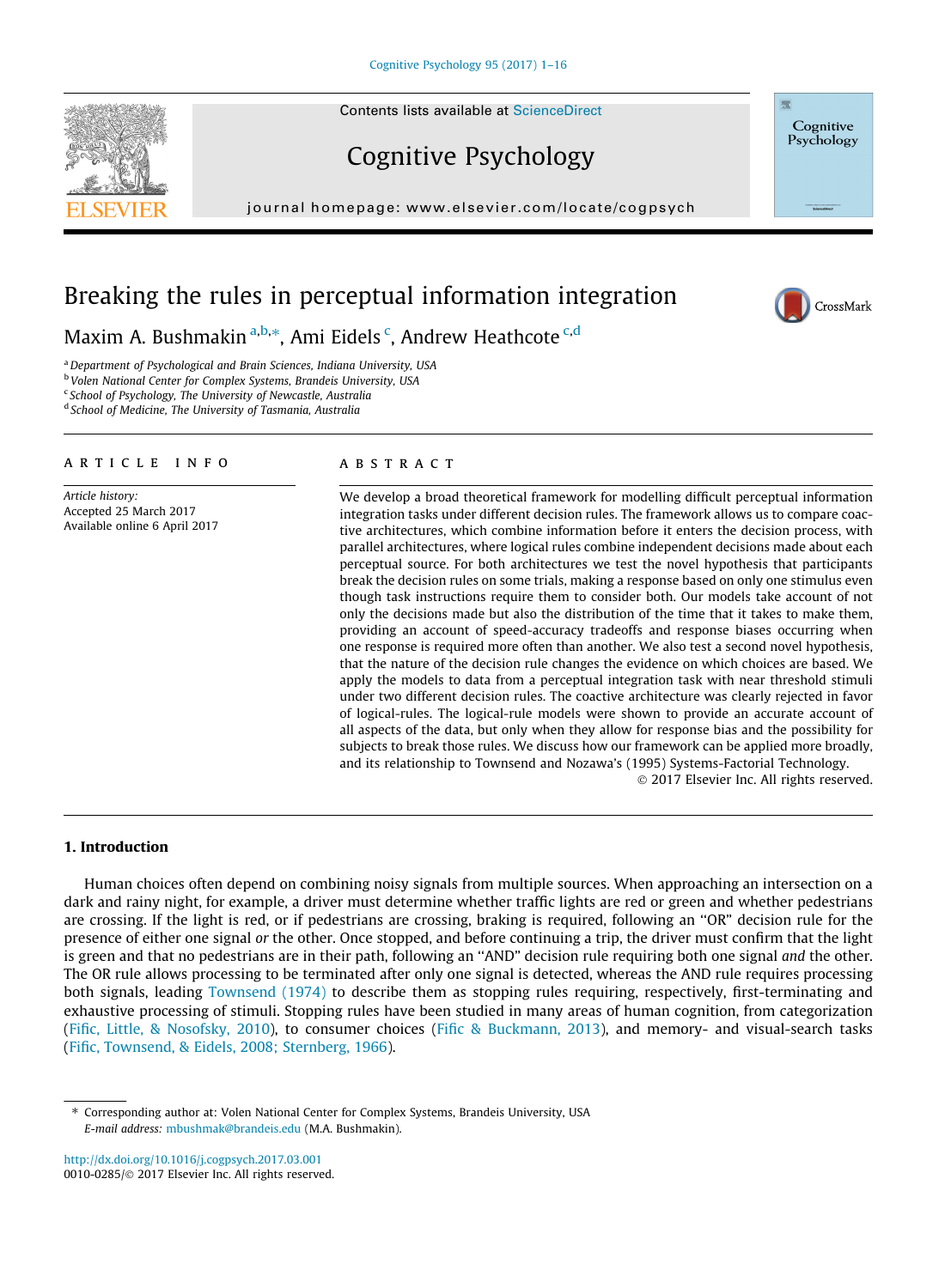Early investigations of stopping rules manipulated the number of items in either memory or a visual display and focused on the slope of the response time (RT) function as the number of items increases ([Sternberg, 1966, 1969;](#page-14-0) see [Algom, Eidels,](#page-14-0) [Hawkins, Jefferson, and Townsend \(2015\)](#page-14-0), for a review). However, later work by Townsend and colleagues (e.g., [Townsend &](#page-15-0) [Ashby, 1983; Townsend & Colonius, 1997](#page-15-0)) showed that this approach was flawed, because different rules could predict the same pattern of slopes. Subsequently, [Townsend and Nozawa \(1995\)](#page-15-0) showed that AND and OR stopping rules do make unique predictions in a design – often called the ''double-factorial paradigm" – that manipulates the relative salience of two or more signals.

It has often been found using the double-factorial paradigm that human observers do appear to apply the stopping rule appropriate to the task at hand (e.g., [Eidels, Townsend, & Algom, 2010b; Fific, Nosofsky, & Townsend, 2008; Fific et al., 2008;](#page-14-0) [Fific et al., 2010; Little, Nosofsky, & Denton, 2011; Moneer, Wang, & Little, 2016](#page-14-0)). However, double-factorial designs are not always easy to implement, and [Townsend and Nozawa's \(1995\)](#page-15-0) analysis does not take account of the effects of mixtures of stopping rules (i.e., applying different rules on different trials). [Cousineau and Shiffrin \(2004\)](#page-14-0) found evidence for such inconsistent rule application in a difficult visual-search task. On a proportion of trials it appeared that only one of the two items in a display was processed fully, with participants guessing about the other item.

The use of an inappropriate stopping rule can have detrimental effects on behavioural performance. For example, exhaustively processing under an OR requirement requires more effort and slows response with no benefit to accuracy. However, inappropriate stopping may also have benefits. For example, failing to process exhaustively under an AND requirement, and either ignoring the remaining items, or making guesses about them as in [Cousineau and Shiffrin's \(2004\)](#page-14-0) study, makes responding faster and easier, although it will also cause errors. Depending on the value a participant places on speed over accuracy—perhaps as a function of trying to complete an experiment with minimal effort, or in order to have time to attempt more decisions in a fixed time period—rule breaking may be an attractive and even optimal strategy ([Bogacz, Brown,](#page-14-0) [Moehlis, Holmes, & Cohen, 2006](#page-14-0)).

In the present paper we focus on a perceptual information integration task. Such tasks are of interest because humans are often in a position where they need to integrate information within a sensory modality [\(Bushmakin & James, 2014; Eidels,](#page-14-0) [Donkin, Brown, & Heathcote, 2010a\)](#page-14-0) as well as across modalities ([Alais & Burr, 2004; McGurk & MacDonald, 1976; Stevenson](#page-14-0) [et al., 2014a](#page-14-0)). Moreover, the irregularities in perceptual integration have been linked to certain disorders like autism and schizophrenia ([Stevenson et al., 2014b; Williams, Light, Braff, & Ramachandran, 2010\)](#page-15-0).

Despite both empirical evidence for rule breaking in other tasks, and in at least some cases there being a rational basis for participants to purse a rule-breaking strategy, previous analyses of information integration have not, to our knowledge, considered whether decision makers might sometimes not abide by the rules that experimenters use to score the accuracy of their performance. The present paper develops a framework that takes into account the possibility of rule breaking for tasks requiring both AND and OR rules, and the possibility that a participant can use a mixture of rule-following and rule-breaking strategies. We apply models derived from this framework to the performance of each participant separately to account for the possibility that there will be individual differences in the factors that cause rule breaking, such as the value placed on effort or the speed vs. accuracy.

The nature of the two stopping rules we investigate makes it important to take account of tradeoffs between the speed and accuracy of different responses. These OR and AND designs have built-in biases towards one response or another. Consider the driver OR example presented above; attempting to drive through the intersection, the driver needs to stop if she detects a pedestrian approaching, a red light, or both. In contrast there is only one case in which she can go: if there is a green light and no pedestrians. These contingencies are known to create biases in responding (e.g., [Mordkoff &](#page-14-0) [Yantis, 1991](#page-14-0)). All other things being equal, it is likely that a bias towards responding ''YES" will develop under OR instructions and a bias to respond ''NO" under AND instructions, because a YES response is required more often in the former case and a NO response more often in the latter case. Attempts to remove those biases by unbalanced presentation of stimuli (e.g., more no-target trials in AND task or more double-target trials in an OR task) create other contingencies and hence other potential biases. In light of this, our experiments used balanced stimulus presentation, and we take account of the potential biases in our models.

In summary, two questions remain unanswered: (1) how well do people abide by AND and OR decision rules, and the related questions of how they manage the associated trade-off between speed and accuracy; and (2) how they select an appropriate level of response bias under each rule. To address these questions, we also investigated two other fundamental questions about the effect of decision rules on the inputs to, and architecture of, the decision process.

First, do response-rule instructions affect only the decision process itself, or do they affect the inputs to the decision process, that is, the evidence on which decisions are based? In particular, is the evidence accumulation rate for each signal the same across decision rules? This question is novel, perhaps because most past analyses have not tried to simultaneously account for responding under two different decision rules by the same participants, as we do here. In contrast, the second question has been the subject of intense scrutiny: is evidence combined before it enters a single decision process (sometimes called a coactive architecture; e.g., [Little, Nosofsky, Donkin, & Denton, 2013; Miller, 1978, 1982](#page-14-0)), or are separate decisions made about each signal and later combined by logical rules (e.g., [Eidels et al., 2010a](#page-14-0)).

To address all of these questions, we develop a unified theoretical framework that expands on [Brown and Heathcote's](#page-14-0) [\(2008\)](#page-14-0) Linear Ballistic Accumulator (LBA) model of choice RT and on its extension to a logical-rule model of the OR task developed by [Eidels, Donkin et al. \(2010\) and Eidels, Townsend et al. \(2010\)](#page-14-0). We generalized Eidels et al.'s model of the OR task to the AND task, and, for both AND and OR models, we also allowed for the possibility that participants sometimes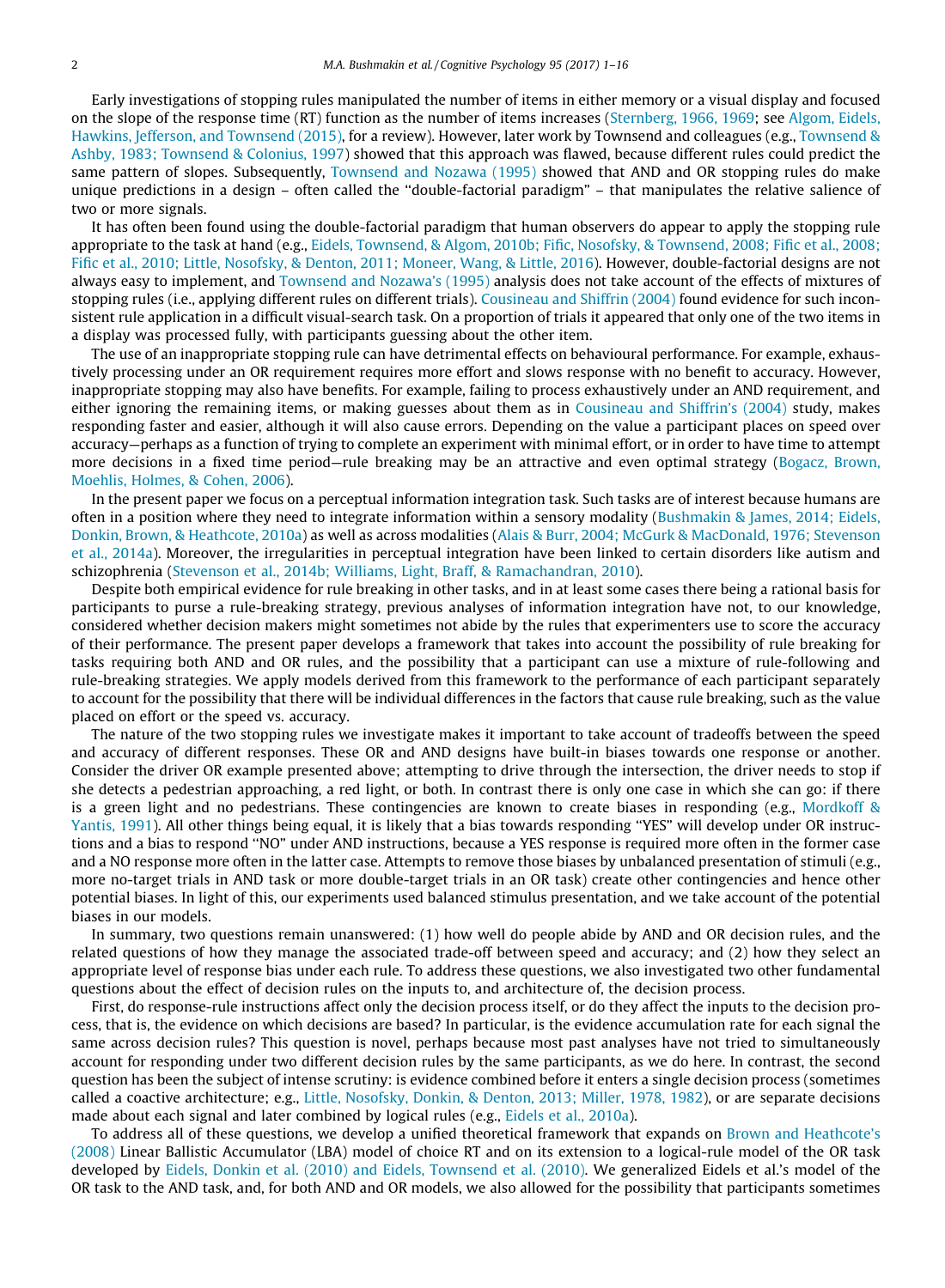broke the rules and processed only one signal. We also extended Brown and Heathcote's standard LBA to provide coactive AND-task and OR-task models. The coactive models assume that evidence from a number of sources (signals) is combined before entering a single LBA decision process with the possibility of rule breaking. We compared these models to test the effects of response-instructions on architecture (coactive vs. parallel) and rule breaking, and used parameter estimates associated with the models to test for their effects on inputs and response bias. Together the set of models provides a powerful and comprehensive framework for answering questions about noisy perceptual information integration.

We apply our framework to data reported by [Eidels, Townsend, Hughes, and Perry \(2015\)](#page-14-0), where the same participants made difficult AND and OR decisions about the presence or absence of one or two near-threshold dots of light, one positioned above and one below fixation. [Eidels et al. \(2015\)](#page-14-0) examined this data with an accuracy-based measure, the ''no-response probability contrast" (NRPC; [Mulligan & Shaw, 1980](#page-14-0)). They also analyzed RT data for correct responses collected from the same participants in another experiment with supra-threshold stimuli using [Townsend and Nozawa's \(1995\)](#page-15-0) nonparametric Systems Factorial Technology (SFT). After describing our parametric model-based analyses and applying it to [Eidels et al.'s](#page-14-0) [\(2015\)](#page-14-0) experiment with near-threshold stimuli, we discuss the relationship of our results to their NRPC and SFT based results.

#### 2. A Modelling framework for perceptual integration

Our implementation of coactive models uses a standard two-accumulator LBA (see [Fig. 1](#page-3-0)), where each accumulator corresponds to a potential response (i.e., YES or NO) and pools inputs from each position (i.e., potential dot locations: above and below fixation). On each trial accumulators begin with evidence totals drawn independently from a uniform distribution with range (0, A) and a rate of evidence accumulation that is drawn independently from a Gaussian distribution with mean  $\nu$  and standard deviation s $\nu$ . Evidence accrues linearly, and the response selected corresponds to the accumulator that first reaches its threshold, b. Differences in thresholds between accumulators mediate response bias. RT is the sum of the response-selection time and the time for perceptual encoding of the stimulus and response production,  $t_{\text{er}}$  ( $t_{er}$  =  $t_e$  +  $t_r$ ) [Fig. 1](#page-3-0)) which is assumed to be the same for both accumulators and greater than zero.

All models—both coactive and logical rule—were subject to some common parameter constraints. They assumed  $t_{er}$  was the same across stimulus conditions defined by the number of targets. The starting point distribution parameter A was allowed to change between conditions yielding two parameters in  $A_{AND}$  and  $A_{OR}$ . Threshold (b) was re-parameterized in terms of the distance from the top of the start-point distribution to the threshold,  $B = b-A$ , so that the restriction  $B > 0$ enforced the condition that evidence never starts above the threshold [\(Brown & Heathcote, 2008](#page-14-0)). We also allowed B to vary between accumulator (i.e.,  $Y = YES$  or  $N = NO$ ) and condition to account for the possibility of bias, yielding four parameters:  $B_{Y,AND}$ ,  $B_{N,AND}$ ,  $B_{Y,OR}$ , and  $B_{N,OR}$ . Finally, we fixed  $sv = 1$  for the accumulator that mismatched the stimulus (i.e., the YES accumulator if no target was present and the NO accumulator if a target was present) in order to make the model identifiable (see [Donkin, Brown, & Heathcote, 2009](#page-14-0)). The sv parameter for the other accumulator was estimated from the data, consistent with previous LBA applications (e.g., [Heathcote & Love, 2012; Rae, Heathcote, Donkin, Averell, & Brown, 2014](#page-14-0)).

The stimulus encoded for each position provides evidence for the presence and absence of a target. We examined both coactive and logical rule models in which rates could differ for upper and lower positions; however, according to our model-selection methods, these models did not provide sufficient improvement in fit over models that assumed same rates to justify the associated doubling in the number of estimated rate parameters.<sup>1</sup> Hence we assume in all of the results reported here the same rates for upper and lower positions.

Rates can differ depending on the response accumulator and whether a target stimulus is actually absent (A) or present (P) at a given position. Hence, there are four types of rates estimated: two when a target is present, for the YES accumulator ( $v_{Y,P}$ ) and for the NO accumulator ( $v_{N,P}$ ), and two when a target is absent, again one for the YES accumulator ( $v_{Y,A}$ ) and one for the NO accumulator ( $v_{NA}$ ). Hence,  $v_{Y,P}$  and  $v_{NA}$  are rates corresponding to the correct response, whereas  $v_{YA}$  and  $v_{NP}$  indicate rates for the accumulators corresponding to an incorrect response. When a target is present, the ordering  $v_{\rm LP}$  >  $v_{\rm NP}$  results in above chance responding, as the YES accumulator tends to reach its threshold more quickly than the NO accumulator. Similarly, when the target is absent,  $v_{NA}$  >  $v_{YA}$  implies above chance responding. These inequalities would be expected to hold under a wide range of reasonable assumptions. This would be the case, for example, if the YES accumulator rate is an increasing function of how far luminance of the stimulus (*l*) is above a threshold  $(\chi)$ , rate =  $g(l - \chi)$ , and NO accumulator rate is an increasing function of how far luminance is below that threshold, rate =  $h(\chi - l)$ , where g() and h() are monotonic increasing functions.

#### 2.1. Coactive models

For the coactive models, pooling of inputs from each position was achieved by simply adding rates associated with upper and lower target positions. Assuming inputs of equal magnitude for each position, the inputs to YES and NO accumulators

<sup>&</sup>lt;sup>1</sup> The coactive model with separate rates for top and bottom stimuli, had AIC =  $-1614$  and BIC =  $-324$  for the joint parameterization (16 parameters) and AIC = 8087 and BIC = 6324 for the separate parameterization (26 parameters). Logical rule models with separate rates for top and bottom stimuli, had AIC = -9528 and BIC = -8441 for the joint parameterization (16 parameter) and AIC = -10,014 and BIC = -8252 for the separate parameterization (26 parameters). These models were also worse according to the BIC and AIC methods of model selection relative to the rule breaking models with the same accumulation rate for both locations.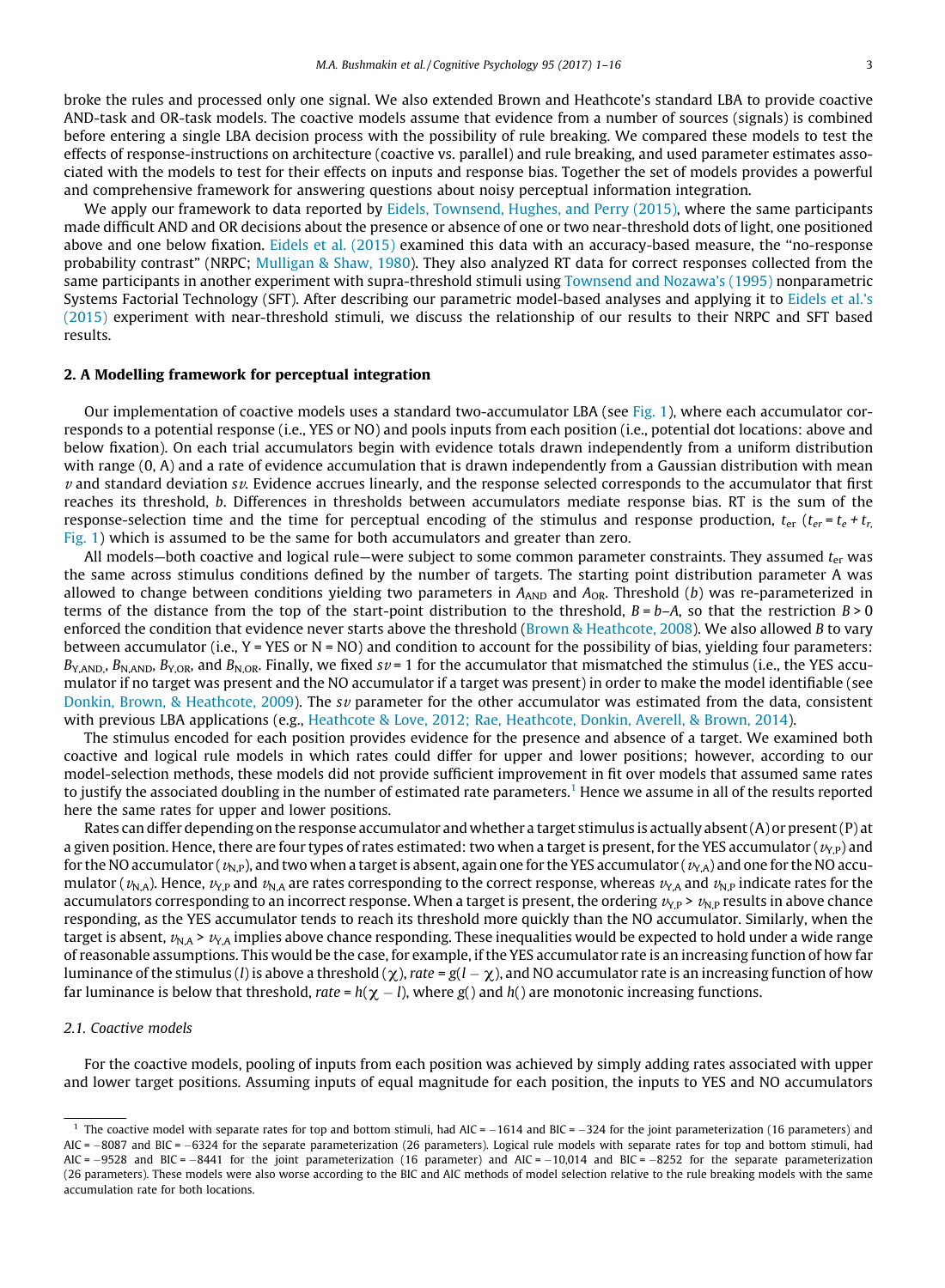<span id="page-3-0"></span>

Fig. 1. The standard LBA model, with separate accumulators for target  $(Y = YES)$  and non-target  $(N = NO)$  responses.

will be  $2v_{\text{NP}}$  and  $2v_{\text{NP}}$  respectively when both targets are present. When only one target is present, regardless of where it is positioned, the inputs to YES and NO accumulators are, respectively,  $v_{\rm Y,P}$  +  $v_{\rm Y,A}$  and  $v_{\rm N,P}$  +  $v_{\rm N,A}$ . When both targets are absent, the inputs to YES and NO accumulators are 2 $v_{\rm Y,A}$  and 2 $v_{\rm N,A}$ , respectively. In all cases the standard deviation of the sum is 2s $v^2$ .

For example, suppose  $v_{Y,P} = v_{N,A} = 1$  and  $v_{Y,A} = v_{N,P} = 0$  (where  $v_{Y,P} > v_{N,P}$  and  $v_{N,A} > v_{Y,A}$ , as required for above chance accuracy). When there are two targets, the input to the YES accumulator is larger than the input to the NO accumulator (2 vs. 0), whereas when there are no targets present the opposite is true (0 vs. 2). When only one target is present both accumulators have the same input, but an appropriate level of response bias can still enable accurate responding for AND and OR decision rules, because these rules are linearly separable. For an AND decision rule, for example, the required response is NO for a single target, so the response threshold must be lower for the NO accumulator. For an OR decision rule, in contrast, the threshold must be lower for the YES accumulator.

All models (both coactive models and the logical rule models detailed below) were fit to each participant's data separately by maximizing the sum of the logarithm of the likelihoods (L) for each observed response-RT pair. Given parameters  $\theta = (b, A, v, sv)$ , and  $t = RT - t_{\text{er}}$ , the density function  $f(t|\theta)$  gives the instantaneous probability that an accumulator reaches its threshold at time t, and the survivor function  $S(t|\theta)$  gives the probability that an accumulator has not reached threshold at time t. Denoting the coactive model by the subscript CO, we have:

$$
L_{\text{YES}|CO}(\theta_{\text{YES}}, \theta_{\text{NO}}|t) = f_{\text{YES}}(t|\theta_{\text{YES}}) \times S_{\text{NO}}(t|\theta_{\text{NO}})
$$
\n(1)

$$
L_{NO|CO}(\theta_{\text{YES}}, \theta_{\text{NO}}|t) = f_{NO}(t|\theta_{\text{NO}}) \times S_{\text{YES}}(t|\theta_{\text{YES}})
$$
\n(2)

In words, these equations say that the likelihood (which is just the probability density function with the conditioning of t and  $\theta$  reversed) of a given response at time t equals the density (f) of the corresponding accumulator reaching its threshold at time t times the probability (given by the survivor function,  $S$ ) that the other accumulator has not reached its threshold. Fitting a separate model to either the AND or OR condition required estimation of nine parameters: four vs two Bs (for YES and NO accumulators to allow for response bias) and one A, sv, and  $t_{\text{er}}$ .

We fit two types of coactive model. The first assumed only the A parameters and the two B parameters (one each for YES and NO accumulators) differed between the AND and OR instruction conditions (i.e., a joint model, with 12 parameters:  $2 \times A$ ,  $4 \times B$ ,  $4 \times v$ , t<sub>er</sub>, and sv). This joint coactive model instantiates the assumption that decision-rule instructions only change the decision process, not the inputs to the decision process. We also fit a more flexible model in which all parameters could differ between AND and OR conditions (i.e., two separate fits, with 18 parameters in total), instantiating the assumption that the instructions could also change the nature of the evidence on which decisions are based.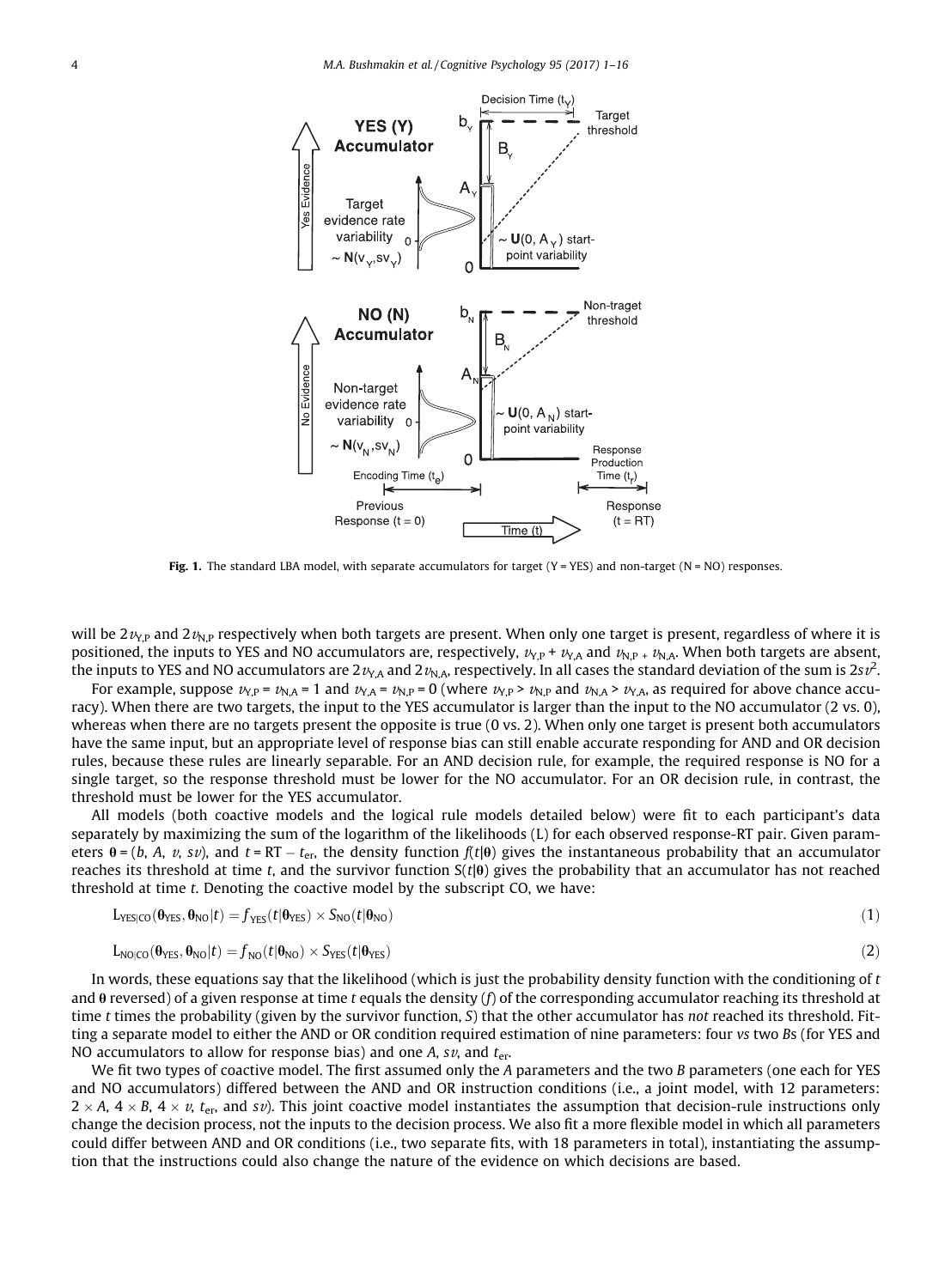### 2.2. Logical-rule models

The logical rule models have two pairs of accumulators, one pair taking input from the lower position (LT, lower target) and one from the upper (UT, upper target). Unlike the coactive models, evidence from the two positions is not combined prior to the decision. Rather, a separate decision is made for each position concerning the presence or absence of a target at that location, and the outcome of each sub-decision is then combined logically. For both AND and OR response rules, the likelihood of a YES or NO response at time  $t$  can be worked out using multiplication (to get the probability that one event and another occurs) and addition (to get the probability that one event or another occurs). For a YES response in the AND case, both NO accumulators must be below threshold (i.e., they are both ''survivors"), which occurs with probability  $S_{\text{NO,LT}}(t) \times S_{\text{NO,LT}}(t)$ . There are two possible cases for the YES accumulators (i.e., one case or another). For the first case, the lower YES accumulator has previously reached threshold, with probability  $F_{YES,LT}(t)=1 - S_{YES,LT}(t)$ , and the upper YES accumulator reaches threshold at time t, with instantaneous probability  $f_{YFSLIT}(t)$ . The second case swaps the roles of upper and lower YES accumulators. The products of these terms are then summed as shown in the following equation, where for brevity t is omitted:

$$
L_{\text{YES}(\text{AND})} = S_{\text{NO},LT} \times S_{\text{NO},UT} \times (f_{\text{YES},LT} \times F_{\text{YES},UT} + f_{\text{YES},LT} \times F_{\text{YES},UT})
$$
(3)

For a NO response both YES accumulators cannot be above threshold, which is most easily calculated by subtracting the probability that both are above threshold (i.e.,  $F_{YES,LT}$  x  $F_{YES,UT}$ ) from one. Again there are two cases, where the lower NO accumulator finishes before the upper NO accumulator, or vice versa. Hence the likelihood of a NO response is:

$$
L_{NO|AND} = (1 - F_{YES,LT} \times F_{YES,UT}) \times (f_{NO,LT} \times S_{NO,UT} + f_{NO,UT} \times S_{NO,LT})
$$
\n(4)

The OR rule, described in detail in [Eidels, Donkin et al. \(2010\) and Eidels, Townsend et al. \(2010\),](#page-14-0) yields equations of a very similar form, but swapping the structure of YES and NO equations and the roles of YES and NO accumulators within each:

$$
L_{\text{YES}|\text{OR}} = (1 - F_{\text{NO},LT} \times F_{\text{NO},UT}) \times (f_{\text{YES},LT} \times S_{\text{YES},UT} + f_{\text{YES},UT} \times S_{\text{YES},LT})
$$
\n
$$
(5)
$$

$$
L_{NO|OR} = S_{YES,LT} \times S_{YES,UT} \times (f_{NO,LT} \times F_{NO,UT} + f_{NO,UT} \times F_{NO,LT})
$$
\n(6)

In an analogous manner to the coactive models (and with the same number of parameters), we fit the logical rule models either separately to each AND and OR conditions, or jointly, assuming the same values for input-related parameters across the two conditions (i.e., the joint parameterization assuming no effect of decision rule on inputs).

### 2.3. Rule-breaking models

We extended both coactive and logical-rule models by assuming that participants only follow the rules on some trials, which occurs with probability p. When they break the rules, with probability  $(1 - p)$ , they either process only the lower position, with probability q, or the upper position, with probability  $(1 - q)$ . In the separate fits, this adds two parameters to each of the AND and OR conditions. In the joint fits, we allowed separate values of  $p$  for each decision-rule condition, but a common value of  $q<sup>2</sup>$ 

The likelihoods of YES and NO responses in the rule-breaking (RB) case are:

$$
L_{\text{YES}|\text{RB}} = q \times (f_{\text{YES}|\text{LT}} \times S_{\text{NO}|\text{LT}}) + (1 - q) \times (f_{\text{YES}|\text{UT}} \times S_{\text{NO}|\text{UT}})
$$

$$
L_{NO|RB} = q \times (f_{NO|LT} \times S_{YES|LT}) + (1 - q) \times (f_{NO|UT} \times S_{YES|UT})
$$

For the rule-breaking coactive (RB-CO) model:

$$
L_{\text{YES}|\text{RB}-\text{CO}} = p \times L_{\text{YES}} + (1-p) \times L_{\text{YES}|\text{RB}}
$$
\n(7)

 $L_{\text{NO/RB-CO}} = p \times L_{\text{NO}} + (1-p) \times L_{\text{NO/RB}}$ <sup>(8)</sup>

As in the rule-following model, AND and OR have identical likelihood equations and are differentiated by parameter estimates.

For the rule-breaking logical-rule models:

$$
L_{\text{YES}|\text{RB-RULE,AND}} = p \times L_{\text{YES}|\text{AND}} + (1 - p) \times L_{\text{YES}|\text{RB}}
$$
\n(9)

 $L_{\text{NO(RB-RULE,AND)}} = p \times L_{\text{NO(AND)}} + (1-p) \times L_{\text{NO(RB)}}$  (10)

$$
L_{\text{YES}|\text{RB}-\text{RULE,OR}} = p \times L_{\text{YES}|\text{OR}} + (1-p) \times L_{\text{YES}|\text{RB}}
$$
\n(11)

 $^2$  Allowing separate values of q for the two rule conditions produced unstable estimates due to multiple local minima and was rejected by model selection. Additionally, all of the subjects demonstrated same preference for one location over the other, so for simplicity we report only results where a common value of q was assumed.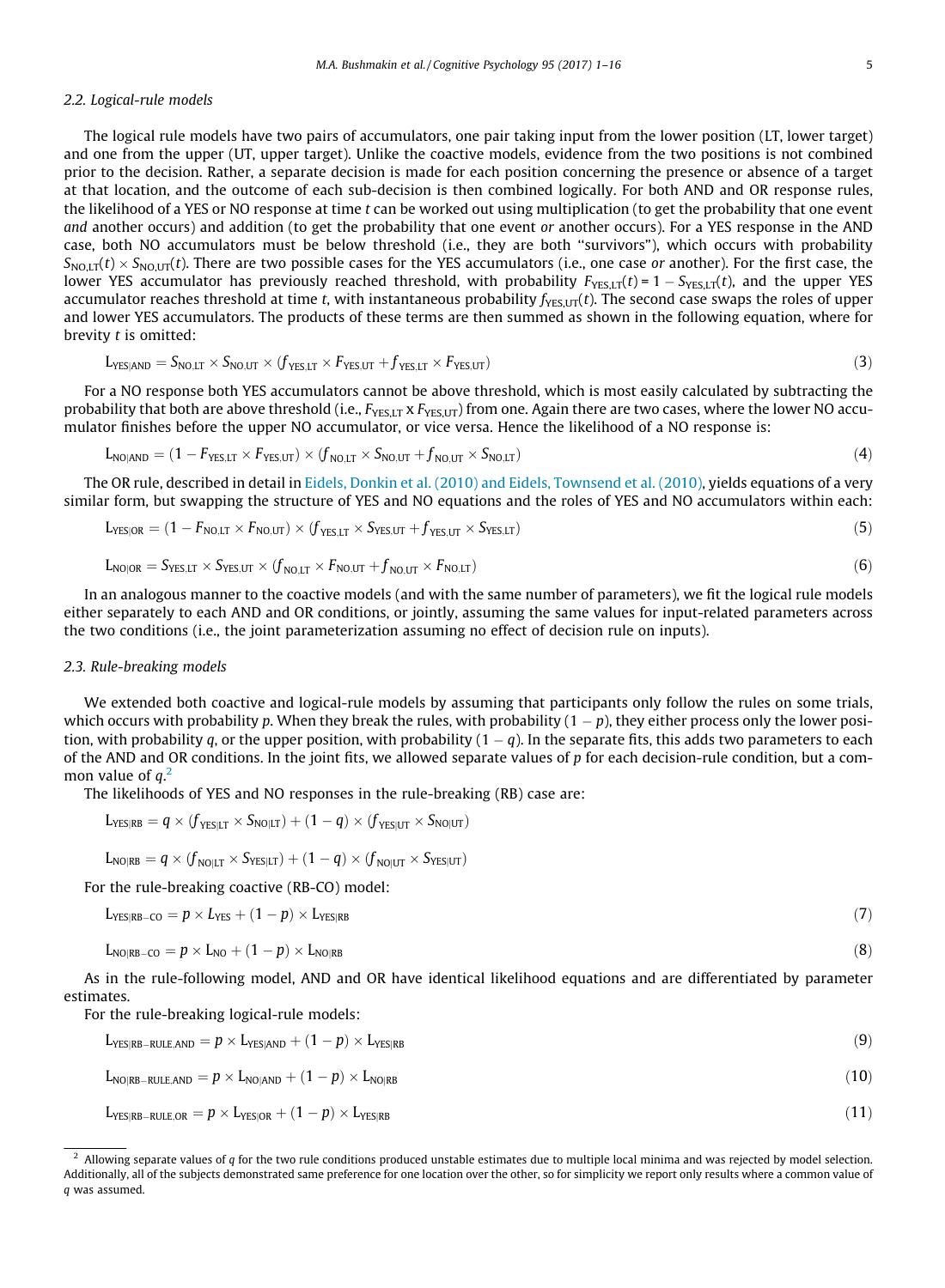$L_{\text{NO}|\text{RB-RULE OR}} = p \times L_{\text{NO}|\text{OR}} + (1-p) \times L_{\text{NO}|\text{RB}}$  (12)

Each rule-breaking model requires estimation of two more parameters than the corresponding rule-following model. In the following analysis of [Eidels et al.'s \(2015\)](#page-14-0) data, we report the results for eight types of models: a factorial combination of coactive vs. logical-rule, rule-following vs. rule-breaking, and separate vs. joint parameters. Fits were obtained by maximizing the likelihoods in (1)-(12).

#### 3. Example application

[Eidels et al.'s \(2015\)](#page-14-0) experiments are similar to those used by [Townsend and Nozawa \(1995\)](#page-15-0) to develop SFT, with the dots appearing  $1^\circ$  above or below fixation 0.5 s after the offset of a fixation point. SFT provides a non-parametric method of identifying not only stopping rules, but also cognitive architecture (e.g., serial vs. parallel processing) and the capacity constraints (e.g., limited vs. unlimited capacity).

For their first study, [Eidels et al. \(2015\)](#page-14-0) focused on an SFT analysis in a paradigm using both dimmer or brighter superthreshold dots. SFT's mean- and survivor-interaction contrast analyses, which are diagnostic of architecture and stopping rule, clearly rejected serial processing and favoured a parallel-processing architecture in both conditions, with each following the appropriate rule, first-terminating for OR instructions and exhaustive for AND (see [Houpt and Townsend \(2010\),](#page-14-0) for a converging analysis).

For our purposes here, [Eidels et al.'s \(2015\)](#page-14-0) first study introduces a challenge, since the use of super-threshold stimuli caused accuracy to be near ceiling. This makes it difficult to disentangle differences between YES and NO responses caused by bias as opposed to effects caused by a difference in the quality of evidence for each alternative. Response bias seems likely as all four stimulus conditions—no target (NT), lower target only (LT), upper target only (UT), and a double target (DT)—were equi-probable. Hence, a NO response was required on 75% of trials under AND instructions, making it likely that some participants developed a bias to respond NO, whereas a YES response was required on 75% of trials under OR instructions, making a YES bias likely.

Fortunately, when accuracy is lower, bias can be identified because it has a negatively correlated effect on speed and accuracy (i.e., it causes a speed-accuracy trade off), whereas changes in evidence quality have a positively correlated effect. For the same reason, it is difficult to fit evidence-accumulation models such as the LBA to high accuracy data, because such models estimate separate parameters related to bias (i.e., the threshold amount of evidence required to make each response) and evidence (i.e., the rate at which evidence enters accumulators associated with each choice). Given these considerations, the analysis reported here used data from [Eidels et al.'s \(2015\)](#page-14-0) second study, which re-tested the same participants as the first, but calibrated dot luminance for each participant to a near-threshold level in order to achieve 85% - 95% accuracy.

#### 4. Results

#### 4.1. Model selection

We measured model misfit using deviance (D), which is minus two times the likelihood that was maximized to estimate the best-fitting parameters. Deviance differences between nested models (e.g., joint vs. separate parameterizations; rulefollowing vs. rule-breaking) have a  $\chi^2(df)$  distribution, where  $df$  (degrees of freedom) equals the difference in the number of parameters estimated for each model. Model selection was accomplished using the Akaike information criterion (AIC) and the Bayesian information criterion (BIC) aggregated over the  $i=1...S$  participants (S = 9):  $AIC = \sum_{i=1}^{S} D_i + 2(S \times p)$ , and  $BIC = \sum_{i=1}^{S} D_i + (S \times p) \times ln(\sum_{i=1}^{S} n_i)$ , where  $n_i$  is the number of data points for the ith participant and p is the number of model parameters. The term after the plus sign in each case is a penalty for model complexity as measured by the number of model parameters (i.e., p parameters for each of the S subjects). The complexity penalty means that AIC and BIC can prefer worse fitting (i.e., higher deviance) models with fewer parameters to better fitting models with more parameters if the extra parameters do not improve fit sufficiently. The penalty is larger for BIC than AIC (as  $n$  is large), and so BIC prefers simpler models.

[Table 1](#page-6-0) shows a very clear rejection of the coactive models, which always fit much worse than the corresponding (i.e., same number of parameters) logical-rule models. Indeed, the advantage is so great that even the simplest logical-rule model fits better than the most flexible coactive model. Further, none of the three measures in [Table 1](#page-6-0) supported a coactive model in general and for any individual participant (supplementary materials Tables 1S and 2S, including JS and LB, for whom [Eidels](#page-14-0) [et al. \(2015\)](#page-14-0) found evidence for a co-active architecture). Hence, we focus only on the logical-rule models in further analyses.

AIC selected the most complex model; the model with both a separate parameterisation and rule-breaking, but BIC selected a simpler model with the joint parameterization. However, when the joint parameterization was enforced, the decrease in fit was significant for both the rule-following models,  $\chi^2(54)$  = 605, p < 0.001, and the rule-breaking models,  $\chi^2(63)$  = 404, p < 0.001. The same was true when rule-following is enforced: for the joint parameterization,  $\chi^2(27)$  = 749,  $p < 0.001$ , and for the separate parameterization,  $\chi^2(36)$  = 549, p < 0.001.

[Fig. 2](#page-6-0) compares the fit of the four logical-rule models to accuracy data, and reveals the source of the misfit for rulefollowing models: an inability to explain lower accuracy in the single target conditions in the OR task, particularly when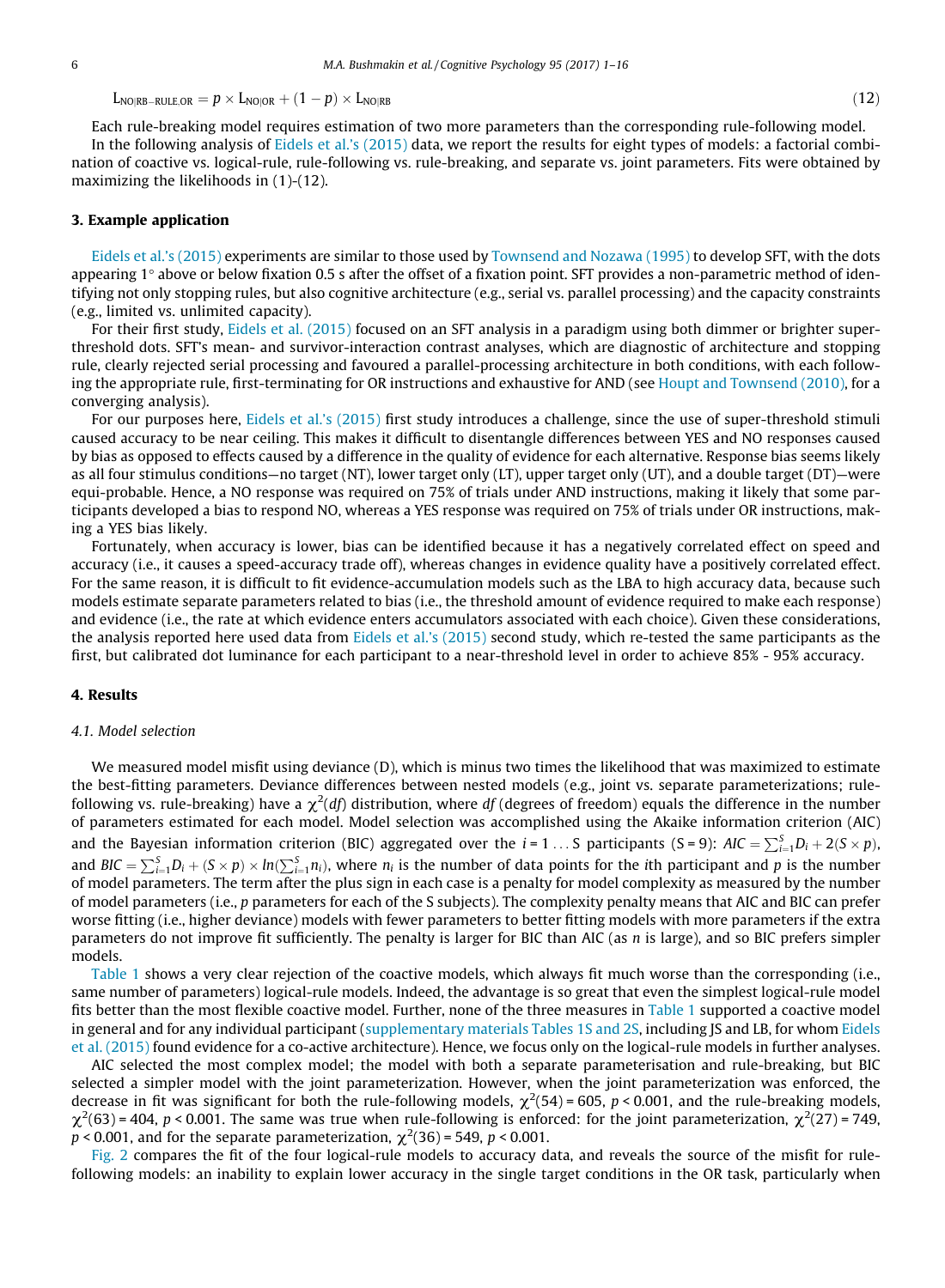<span id="page-6-0"></span>

| Table 1 |  |         |                                                                                                                                 |  |  |  |  |  |  |
|---------|--|---------|---------------------------------------------------------------------------------------------------------------------------------|--|--|--|--|--|--|
|         |  |         | Model selection results. Number of parameters $(p)$ is specified per participant. The best AIC and BIC values are in bold font. |  |  |  |  |  |  |
|         |  | _ _ _ _ |                                                                                                                                 |  |  |  |  |  |  |

| Model class  | Rules breaking | Parameterization | Parameters per participant (p) | Summed deviance | <b>AIC</b> | BIC     |
|--------------|----------------|------------------|--------------------------------|-----------------|------------|---------|
| Logical rule | No             | <b>Joint</b>     | 12                             | $-9289$         | $-9073$    | $-8257$ |
|              |                | Separate         | 18                             | $-9892$         | $-9564$    | $-8342$ |
|              | Yes            | Ioint            | 15                             | $-10.042$       | $-9769$    | $-8751$ |
|              |                | Separate         | 22                             | $-10,441$       | $-10.040$  | $-8547$ |
| Coactive     | No             | <b>Joint</b>     | 12                             | 1015            | 1181       | 1997    |
|              |                | Separate         | 18                             | $-7769$         | $-7608$    | $-6386$ |
|              | Yes            | Joint            | 15                             | $-6124$         | $-6208$    | $-5189$ |
|              |                | Separate         | 22                             | $-8521$         | $-8158$    | $-6665$ |



Fig. 2. Logical rule-following and rule-breaking model fits to accuracy data from the four within-subject conditions: NT = non-target, LT = lower target, one dot below, UT = upper target, one dot above, DT = double target, both dots. Larger "O" and "A" symbols indicate, respectively, average observed accuracy in the OR and AND tasks. Solid lines (with smaller "O" symbols) represent predictions for the OR condition and dotted lines (with smaller "A" symbols) predictions for the AND condition.

the target was in the lower location (LT); and to a lesser degree in both decision-rule conditions when the target was in the upper location (UT). The misfit to the AND data is more subtle, being mainly in the UT condition. [Fig. 3](#page-8-0) shows fits of the joint and separate parameterizations of rule-breaking models to RT distributions, represented by three percentiles indicating the fastest (10th percentile), middle (50th, i.e., median), and slowest (90th) responses. Both joint and separate parameterizations of rule-breaking models provide a good account of the RT data, with the exception of some over-prediction of slow responses in the single target UT condition. The fit of the joint parameterization model is only a little worse, indicating that using the same rate parameters across AND and OR instructions mainly affects the account of accuracy.

Overall these results support logical rule-breaking models. In order to see if there was any inconsistency in the degree of rule breaking between instruction conditions, we examined the evidence for rule breaking in separate fits to each instruction condition for this model. We found that for OR instructions, rule breaking was favoured over the rule following by both AIC  $(-6730 \text{ vs. } -6226)$  and BIC  $(-5982 \text{ vs. } -5612)$ . However, under AND instructions, both AIC  $(-3314 \text{ vs. } -3342)$  and BIC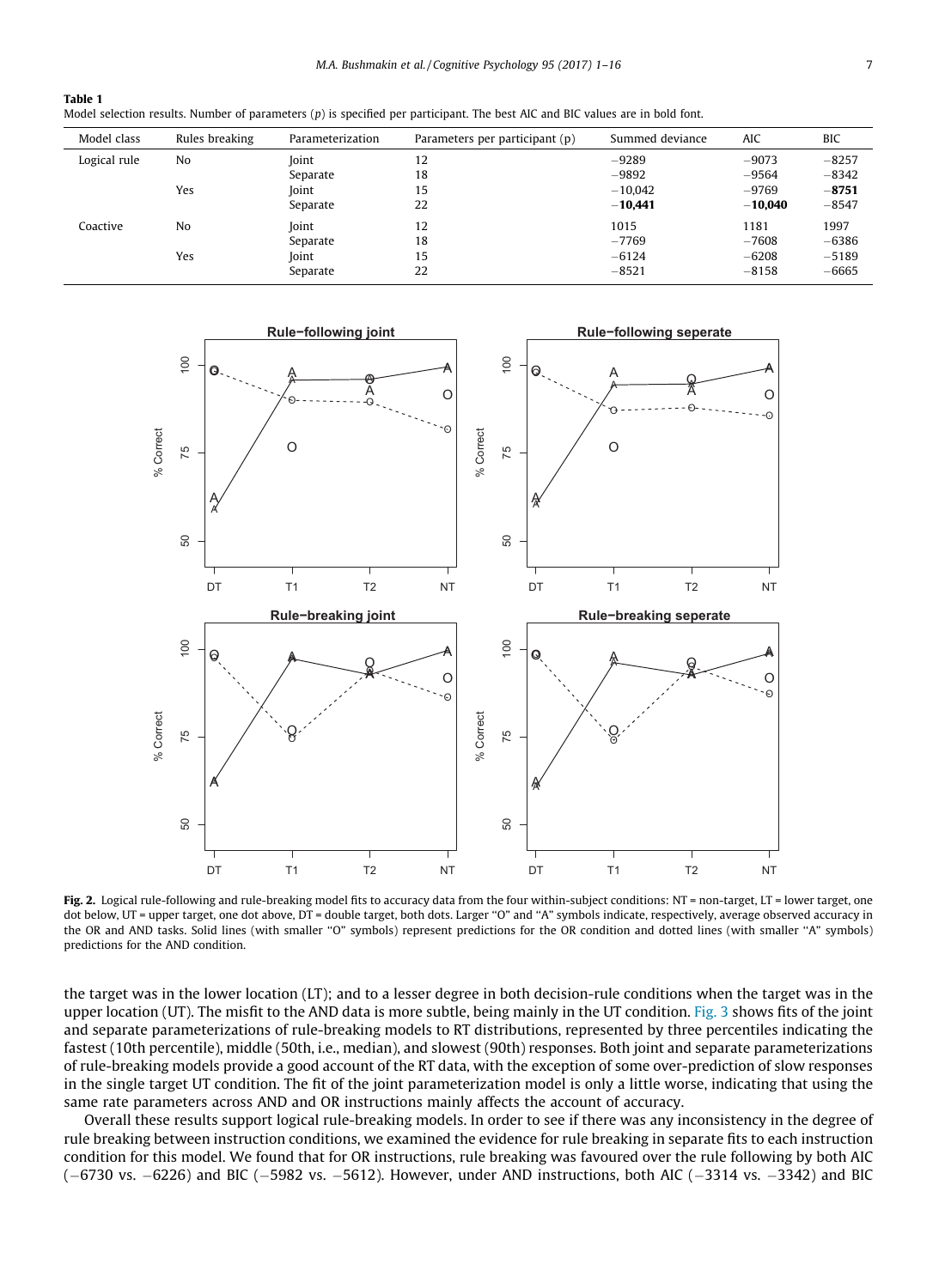(2565 vs. 2729) supported rule following. To follow up on this result—and to examine individual differences—we calculated separately for each condition the posterior probability, based on both AIC and BIC ([Wagenmakers & Farrell, 2004](#page-15-0)), for the rule-following and rule-breaking models. As shown in [Table 2](#page-8-0), the general picture favoured rule breaking in the OR condition and rule-following in the AND condition, but there were also some marked individual differences.

In particular, in the OR condition both AIC- and BIC-based results strongly favoured rule-breaking for all participants except WY, who was classified as clearly rule following by both BIC and AIC. For the AND condition, in contrast, the two measures consistently indicated strong evidence for rule breaking in only participant WY. For six others, the results consistently supported rule following. For the remaining two participants, AIC preferred the more complex rule-breaking model, whereas BIC preferred the simpler rule-following model. However, even for the participant classified as rule breaking in the AND condition, rule breaking was estimated as occurring on only a small number (2%) of trials. Estimates of the probability of rule breaking were much higher for all participants in the OR condition except WY, as shown in [Table 3.](#page-9-0) [Table 3](#page-9-0) also shows that where rule breaking occurred it was almost always because participants processed only the top position, with the only exception being participant AW, who processed only the bottom position on about one quarter of the 14% of trials where they broke the rules.

Overall, our results suggest that the simpler separate parameterization of the rule-following model provides a good description of all participants in the AND condition, whereas the more complex separate parameterization of the rulebreaking model is required for the OR condition, although the level of rule breaking was quite minimal for one participant. Plots of these models (i.e., rule breaking for OR, rule following for AND, with separately estimated drift rates for each con-dition) to individual participant accuracy [\(Fig. 4](#page-9-0)) and RT distribution ([Fig. 5\)](#page-10-0) data confirmed they provide a good fit, with the exception of participant LB in the AND condition. However, the systematic misfit for LB was hardly improved even with the greater flexibility afforded by rule breaking; thus for this participant and condition, the misfit indicates that none of the models considered here was able to provide an entirely satisfactory account.

#### 4.2. Parameter estimates

#### 4.2.1. Evidence accumulation rates

We next performed an analysis of the parameter estimates for the models shown in [Figs. 4 and 5](#page-9-0). Given the rejection by model selection of the joint-parameterization model (which assumes that AND and OR instructions do not influence the inputs to evidence accumulation), we first examined rate estimates. Supporting the model-selection results, there was a significant main effect of instruction,  $F(1, 8) = 13.5$ , MSE = 1.77,  $p = 0.006$ , and an interaction between the instruction and ''match" (i.e., matching vs. mismatching accumulator, where the matching accumulator is the target accumulator for a target stimulus and a non-target accumulator for the a non-target stimulus) factors,  $F(1, 8) = 25.3$ , MSE = 0.4, p = 0.001.

In order to understand these results, it is useful to focus on the difference between rates for the two levels of the match factor (i.e., the rate for the matching accumulator minus the rate for the mismatching accumulator). This difference indexes the ''quality" of the information extracted from the stimulus, with larger values associated with more accurate responding. The two-way interaction indicated quality was greater on average in the OR condition (a difference of 3.5 on average) than the AND condition (a difference of 2). This advantage for the OR condition was very consistent, being present for every participant.<sup>3</sup>

The three-way interaction between the match, instruction and target (presence vs. absence) factors was also significant, F  $(1.8) = 5.9$ . MSE = 1.7,  $p = 0.04$ . To explore this interaction we conducted two separate two-way ANOVAs on rates for each instruction condition. In the OR condition a significant interaction between the match and target factors,  $F(1,8) = 6.4$ , MSE = 0.36,  $p = 0.03$ , marked higher quality information on the target absent condition (4.01) than the target present (2.98) condition. This difference in quality was very consistent at the individual level, with a substantial advantage for all but two participants, RM and AW, who had close to equal quality. In the AND condition, in contrast, the difference for target absent (1.96) and target present (2.02) were very similar, and the corresponding interaction did not approach significance, F  $(1,8)$  = 0.03, MSE = 0.24,  $p$  = 0.85. However, there were still considerable individual differences in the quality of information between the two conditions, ranging from participant MB, whose target-absent difference was 1.7 larger than their target present difference, to participant RM, with the opposite order held by 1.5.

#### 4.2.2. Thresholds

Estimates of the LBA threshold parameter (B) indicated that participants were less cautious (i.e., required less evidence before making a response) in the OR condition  $(B = 0.62)$  than the AND condition  $(B = 0.87)$ ,  $F(1, 8) = 5.7$ , MSE = 0.1,  $p = 0.04$ . This difference was quite consistent, being displayed by all but participant RS. There was also a strong interaction,  $F(1,8) = 18.1$ , MSE = 0.02, p = 0.003, because under AND instructions the threshold was lower for the NO accumulator (0.74) than the YES accumulator (1.0), whereas the reverse was true under OR instructions (0.68 vs. 0.56 respectively). This pattern of results of response bias is exactly what would be expected if participants (quite reasonably) set a lower threshold for the more common response in each condition (i.e., 75% NO in the AND condition and 75% YES in the OR condition). It was very

 $3$  Due to dropouts, session counterbalancing was not achieved, with AW, LB and WY doing the AND session first, whereas the remaining six participants did the OR session first. The OR advantage was on average 2.3 for the former group and 1.1 for the latter, so it is possible that at least some part of the OR advantage was due to, for example, a learning effect.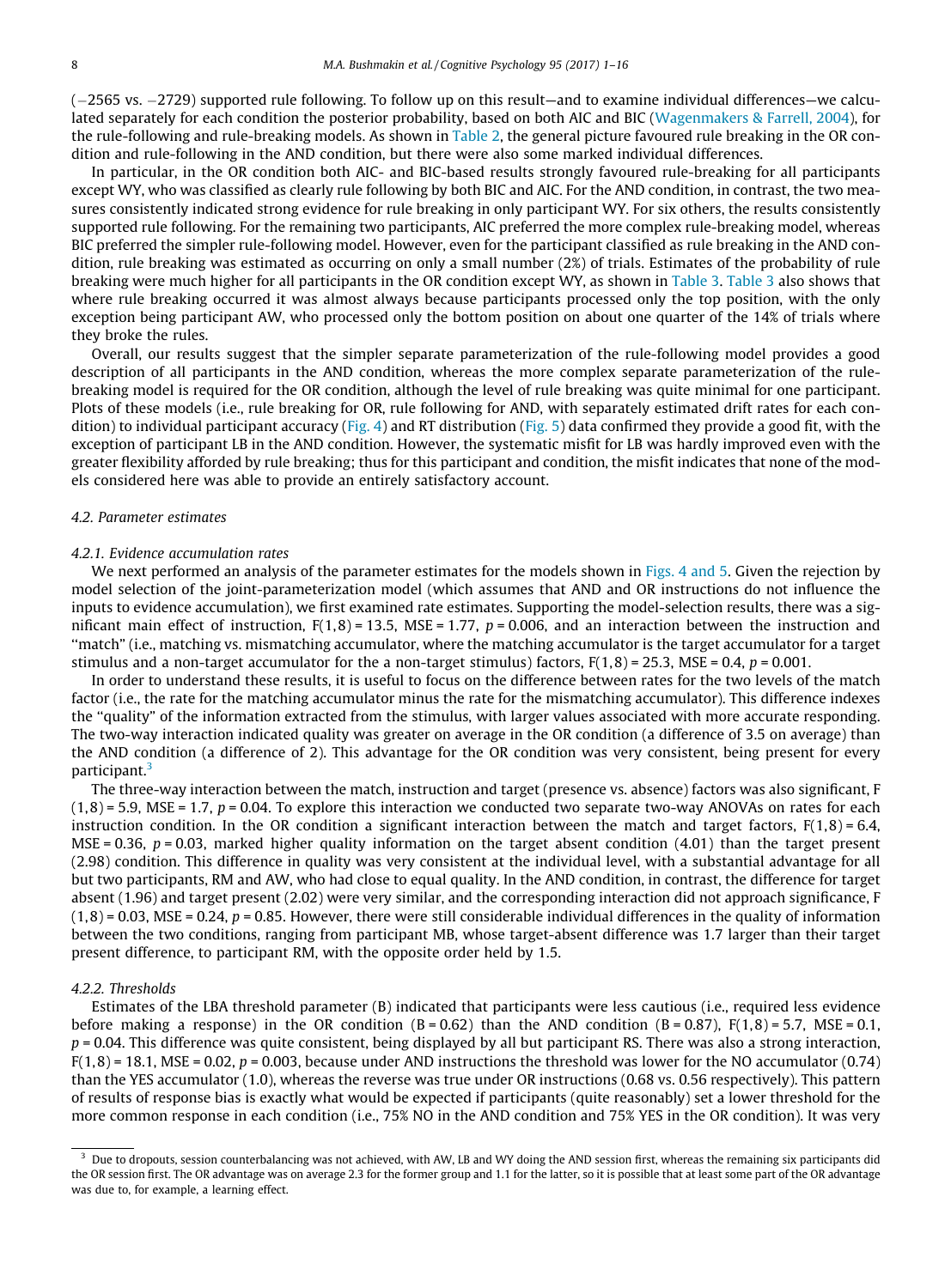<span id="page-8-0"></span>

Fig. 3. Logical rule-following and rule-breaking separate and joint parameterization model fits to response RT distribution data (lower line = 10th percentile, middle line = 50th percentile, upper line = 90th percentile) from the four within-subject conditions: NT = non-target, LT = lower target, one dot below, UT = upper target, one dot above, DT = double target, both dots. Larger ''O" and ''A" symbols indicate, respectively, average observed RT percentiles in the OR and AND tasks. Solid lines with smaller ''O" symbols represent predictions for the OR condition and solid lines with smaller ''A" symbols represent the predictions for the AND condition.

Table 2

Posterior model probabilities across the set of eight models based on BIC for each participant for the separate parameterization rule breaking and rule following model. Probabilities are rounded to two decimal places.

|            |            | Models         | B        | <b>RS</b> | IS   | MB       | <b>RM</b> | LB       | IG       | WY       | AW       |
|------------|------------|----------------|----------|-----------|------|----------|-----------|----------|----------|----------|----------|
| AIC        | <b>AND</b> | Rule following |          | 0.9       | 0.88 |          | 0.13      |          | .16      | $\Omega$ | 0.99     |
|            |            | Rule breaking  | 0.01     | 0.1       | .12  | 0        | 0.87      |          | 0.84     |          | 0.01     |
|            | <b>OR</b>  | Rule following | 0        | 0         | 0    |          | $\Omega$  | 0        | 0        | 0.98     | $\bf{0}$ |
|            |            | Rule breaking  |          |           |      |          |           |          |          | 0.02     |          |
| <b>BIC</b> | <b>AND</b> | Rule following |          |           |      |          | 0.94      | 0.01     | 0.95     | 0.02     |          |
|            |            | Rule breaking  | 0        | $\bf{0}$  | 0    | $\Omega$ | 0.06      | 0.99     | 0.05     | 0.98     | $\bf{0}$ |
|            | <b>OR</b>  | Rule following | $\bf{0}$ | $\bf{0}$  | 0    |          | $\Omega$  | $\Omega$ | $\Omega$ |          | 0.05     |
|            |            | Rule breaking  |          |           |      |          |           |          |          | $\Omega$ | 0.95     |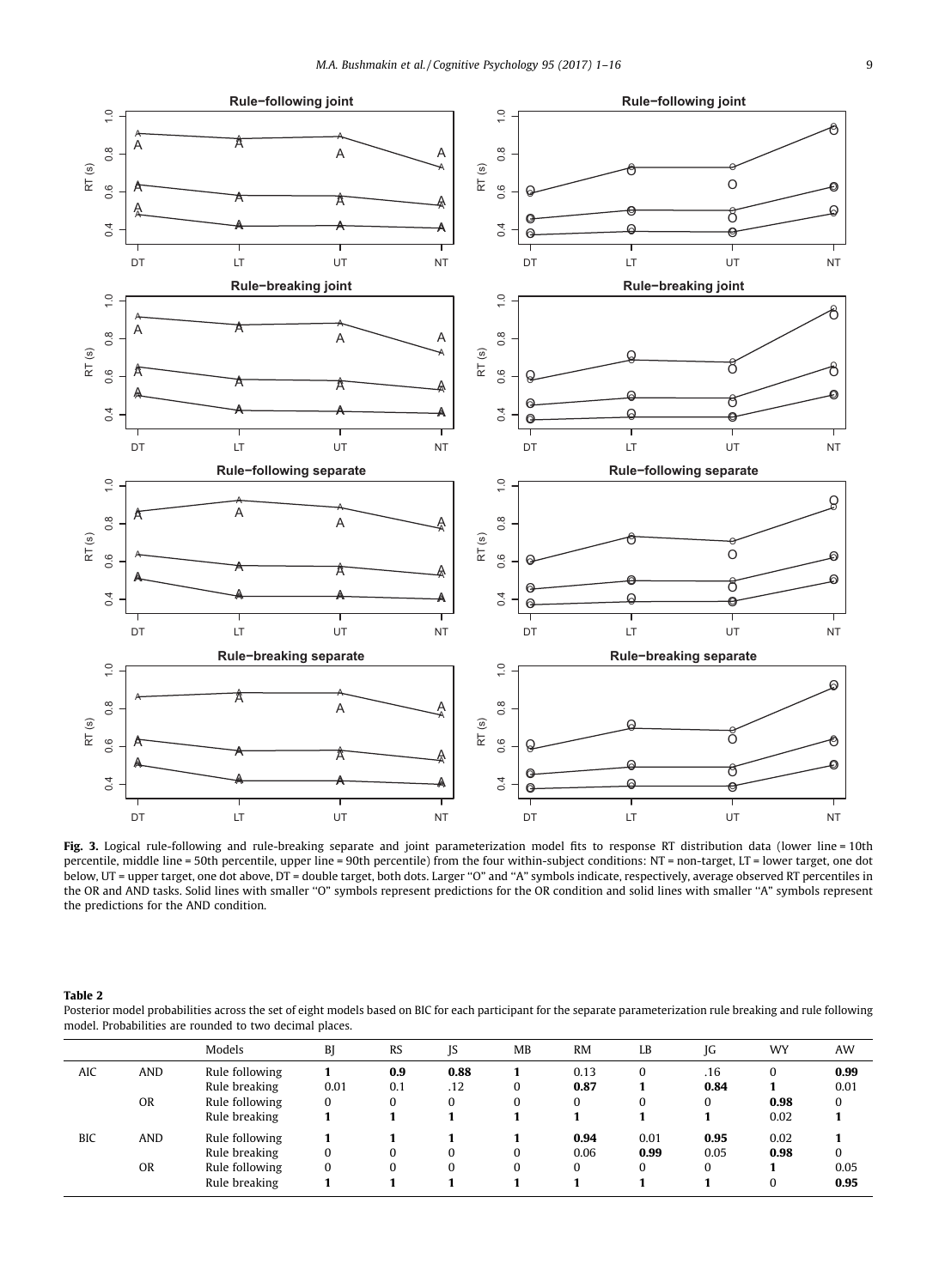## <span id="page-9-0"></span>Table 3

Parameter estimates for each participant of the probability of rule following  $(p)$  and the probability of processing the lower position given rule breaking  $(q)$  for the OR condition.

| BI   | RS           |      | MB           | RM   | ΙD<br>ГR     |              | WY<br>. | AW           |
|------|--------------|------|--------------|------|--------------|--------------|---------|--------------|
| 0.79 | 0.68<br>0.04 | 0.88 | 0.53<br>0.01 | 0.54 | 0.74<br>0.07 | 0.61<br>0.05 | 0.02    | 0.84<br>0.25 |



Fig. 4. Rule-breaking separate-parameterization model fits to accuracy data from the four within-subject conditions: NT = non-target, LT = lower target, one dot below, UT = upper target, one dot above, DT = double target, both dots. Larger ''O" and ''A" symbols indicate, respectively, observed accuracy in the OR and AND tasks. Solid lines (with smaller ''O" symbols) represent predictions of the rule-breaking model for the OR condition and dotted lines (with smaller "A" symbols) predictions of the rule-following model for the AND condition.

consistent at the individual level, being displayed by every participant except LB, who had the opposite pattern of bias in the AND condition, the same condition where the model displayed systematic misfit.

The two remaining parameters,  $t_{\rm er}$  (non-decision time) and A (start-point variability), did not differ significantly between instruction conditions:  $F(1, 8) = 0.3$ , MSE = 0.008, p = 0.61, and  $F(1, 8) = 3.8$ , MSE = 0.38, p = 0.09, respectively.

# 5. Discussion

In this paper we have developed a parametric framework for understanding the integration of information from noisy perceptual signals. The general framework uses mixtures of independent racing evidence-accumulation processes. In the detailed implementation of the framework we developed here, we assumed that these processes followed [Brown and](#page-14-0) [Heathcote's \(2008\)](#page-14-0) LBA model. For the data set we examined in detail here [\(Eidels et al., 2015](#page-14-0)), these assumptions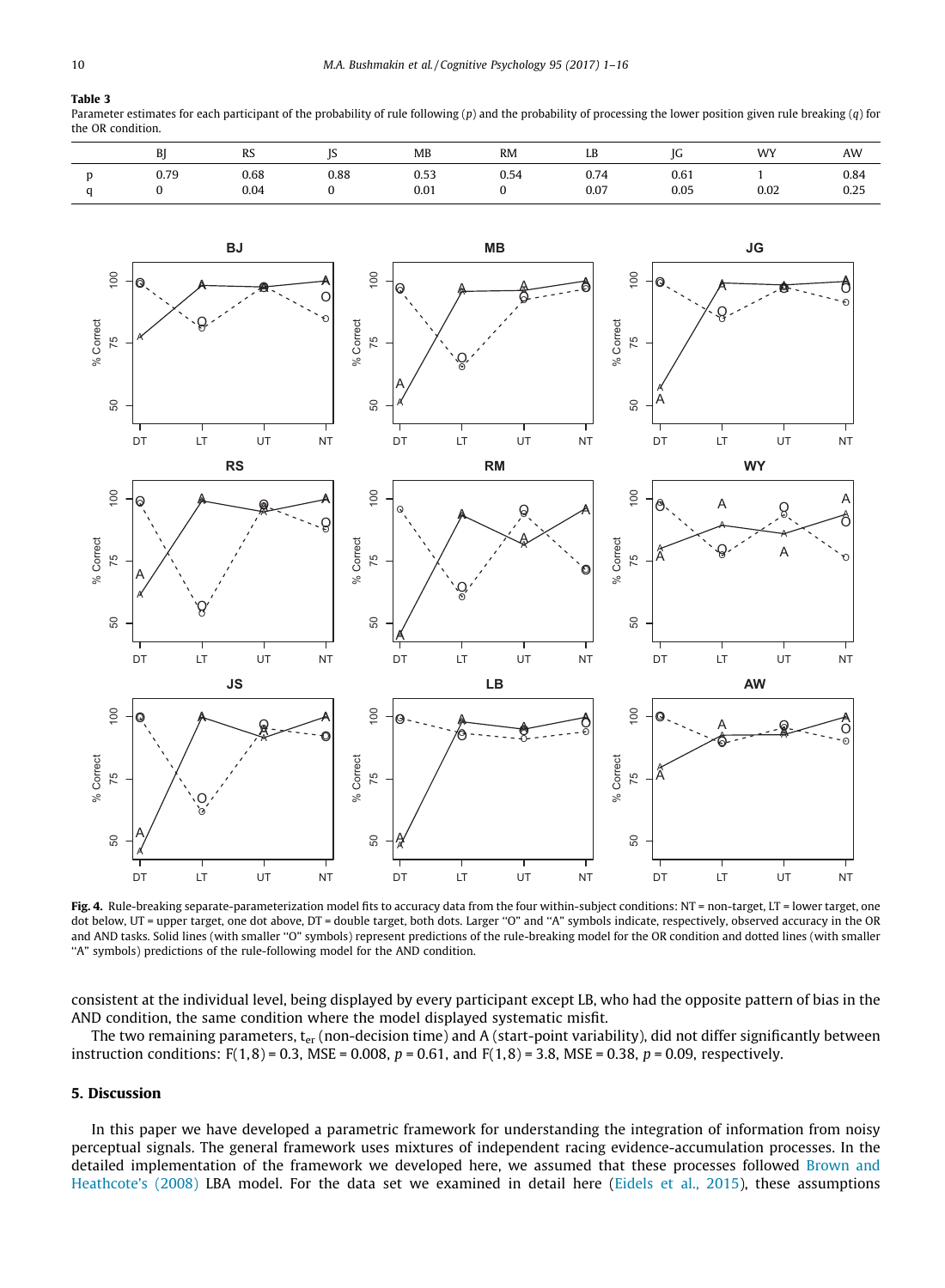<span id="page-10-0"></span>

Fig. 5. Rule-breaking separate-parameterization model fits to response RT distribution data (lower line = 10th percentile, middle line = 50th percentile, upper line = 90th percentile) from the four within-subject conditions: NT = non-target, LT = lower target, one dot below, UT = upper target, one dot above, DT = double target, both dots. Larger "O" and "A" symbols indicate, respectively, observed RT percentiles in the OR and AND tasks. Solid lines (with smaller ''O" symbols) represent predictions of the rule-breaking model for the OR condition and dotted lines (with smaller ''A" symbols) predictions of the rulefollowing model for the AND condition.

proved sufficient to provide an accurate and detailed description of all aspects of each participant's performance, including the frequency of choices and the distribution of response time (RT), with only one exception, which we discuss further below.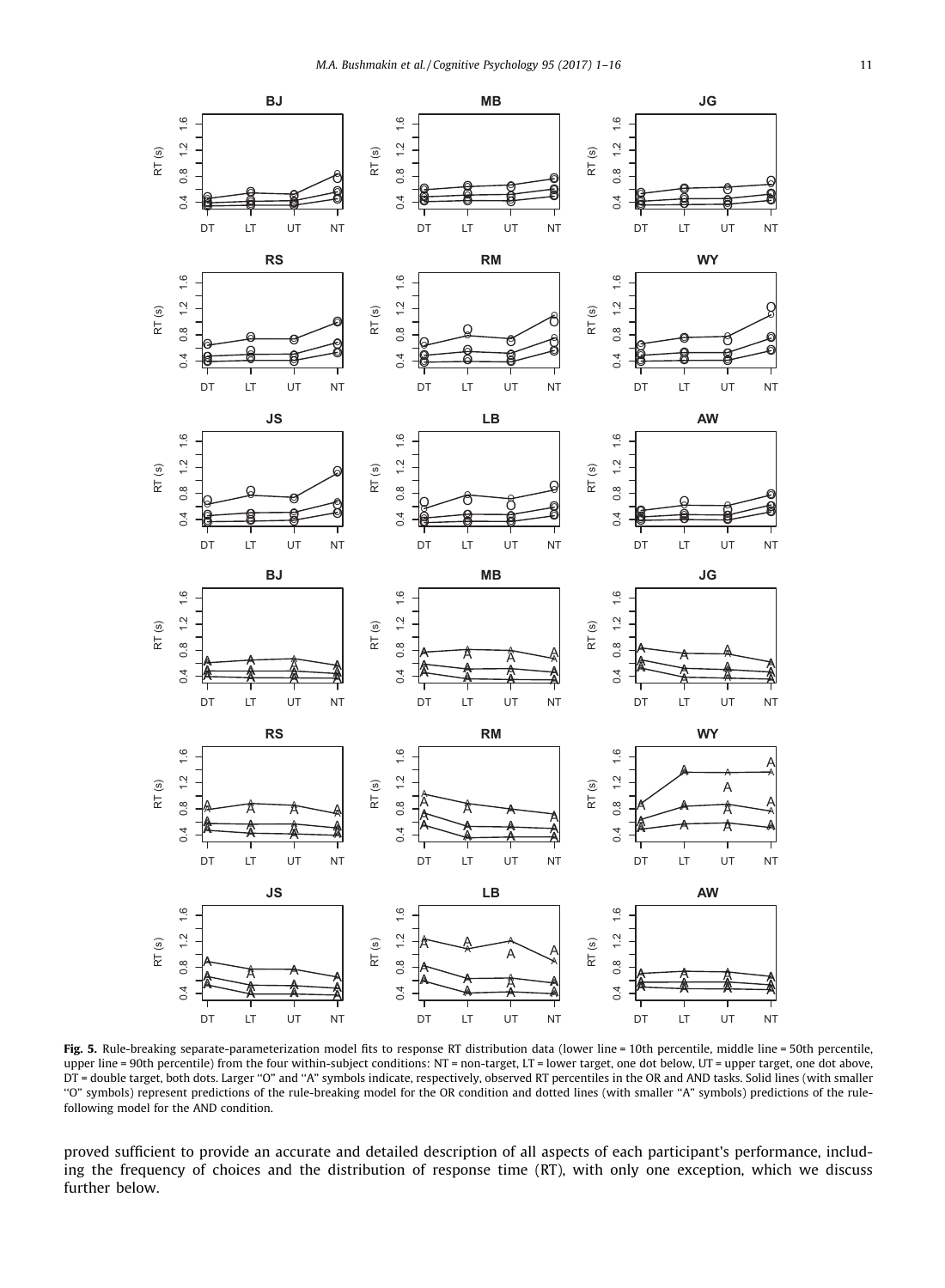For [Eidels et al.'s \(2015\)](#page-14-0) data, our analysis provided clear answers to four questions concerning the integration of information from pairs of near-threshold stimuli with response rules of the OR (i.e., respond YES if one signal or another was present) or AND (i.e., respond YES if one signal and another is present) type. The first question concerns whether information from each stimulus is combined before it enters a single decision process—a ''coactive" architecture—or whether separate decisions are made about each signal, with these decisions then combined by logical rules. Our model fits decisively rejected the coactive architecture in favor of logical rules. These findings largely agree with Eidels et al.'s analyses based on a contrast between the probability of responding NO in different conditions, which also rejected coactive processing for all participants in the OR condition and all but two in the AND condition.

The second question is, how well do people abide by AND and OR decision rules? Past attempts to model information integration have assumed participants are compliant, but we found otherwise. Under OR instructions, for about one quarter of trials on average, participants only processed one stimulus. However, there was substantial individual variation, with rule breaking occurring on anything from 4% to 45% of trials for different participants. For the same participants under AND instructions most were best described as never breaking the rules, with at best two of the nine participants failing to process both stimuli on 3% or less of trials. Thus, although there were individual differences, there was also quite a systematic effect of the type of response rule on the occurrence of rule breaking. We discuss the implications of these novel findings below.

Our third question was whether response rules affect only the decision process itself, or whether they also affect the inputs to the decision process, that is, the evidence on which decisions are based. Our results supported the latter answer, with two clear differences related to the quality of the information extracted from the stimuli. First, quality was higher in the OR condition than the AND condition. Second, in the OR condition, information quality for target-absent displays was systematically higher than for target-present displays, whereas in the AND condition there was no systematic difference. The advantage for the models that allowed response rules to affect rates was very consistent, occurring for all participants in all conditions.

The findings with respect to our third question are related to our fourth question—how participants managed the tradeoff between the speed and accuracy of responding—as we found that decision-processes thresholds also differed systematically between AND and OR conditions. In particular, most participants set a lower threshold in the AND than OR condition. This difference largely counteracted the better quality of information in the OR condition, so overall accuracy in the OR condition (91%) was only marginally greater than in the AND condition (88%). We also found that most participants selected an appropriate level of response bias that favoured the more commonly correct response (i.e., YES in the OR condition, and NO in the AND condition). We now discuss the implications of all of our findings for understanding information integration more generally, both with noisy near-threshold stimuli and with super-threshold stimuli.

#### 5.1. Understanding information integration

The question of whether information integration involves coactivation versus an independent parallel architecture—as is assumed by our logical-rule models—has traditionally been addressed by non-parametric analyses focused on RT in paradigms where accuracy is near ceiling. [Miller's \(1978, 1982\)](#page-14-0) seminal studies found violations of the RT-based race model inequality, consistent with coactive processing of visual and auditory signals, but later studies have failed to support this conclusion ([Alais & Burr, 2004; Wuerger, Hofbauer, & Meyer, 2003\)](#page-14-0). [Mordkoff and Danek \(2011\)](#page-14-0) suggested that coactivation occurs only when redundant targets (i.e., two features with an OR response rule) are part of the same object. [Eidels et al.](#page-14-0) [\(2015\)](#page-14-0) hypothesized that processing architecture might also depend on the difficulty of the required discriminations. In particular, they suggested that, even though the signals in their second experiment were spatially separated, a coactive architecture might be favoured because pooling near-threshold stimuli might improve discrimination. This possibility could have important implications in real-world information integration tasks where, as suggested by the example with which we began the paper, integration of noisy perceptual information can be required.

Unfortunately, the study of near-threshold stimuli is complicated by the fact that differences between conditions in accuracy as well as RT often occur. Accuracy differences can potentially confound tests based solely on RT, such as the nonparametric race model inequality and related non-parametric techniques using the full distribution of RT, as developed in [Townsend and Nozawa's \(1995\)](#page-15-0) Systems Factorial Technology (SFT). In order to address data where accuracy is well below ceiling, [Eidels et al. \(2015\)](#page-14-0) extended seminal work by [Mulligan and Shaw \(1980\),](#page-14-0) and developed a test of coactivation based purely on the probability of responding NO in different conditions. In close agreement with our findings, this test—which is also parametric as it assumes choices arise from a latent Gaussian distribution—rejected coactivation for all but two participants in the AND condition of their second experiment.

Taken together, these results indicate that near-threshold stimuli do not necessarily, or even not very often, cause coactive processing. Future work could examine whether this finding generalizes to other stimuli and paradigms, following up, for example, on evidence for coactivation with integral but not separable dimensions ([Fific et al., 2008; Little et al., 2013\)](#page-14-0) and on [Mordkoff and Danek's \(2011\)](#page-14-0) suggestions that coactivation occurs when redundant targets (i.e., two features with an OR response rule) are part of the same object. For such purposes, the parametric framework we developed here has a number of advantages. Like [Eidels et al.'s \(2015\)](#page-14-0) test of coactivation, our framework requires strong distributional assumptions [\(Jones](#page-14-0) [& Dzhafarov, 2014\)](#page-14-0). However, in contrast to their test, these assumptions make testable predictions that can be evaluated by the goodness-of-fit of the models [\(Heathcote, Brown, & Wagenmakers, 2014](#page-14-0)). Our framework also has the advantage that it addresses all aspects of the data, including the probability of both NO and YES responses as well as the full distribution of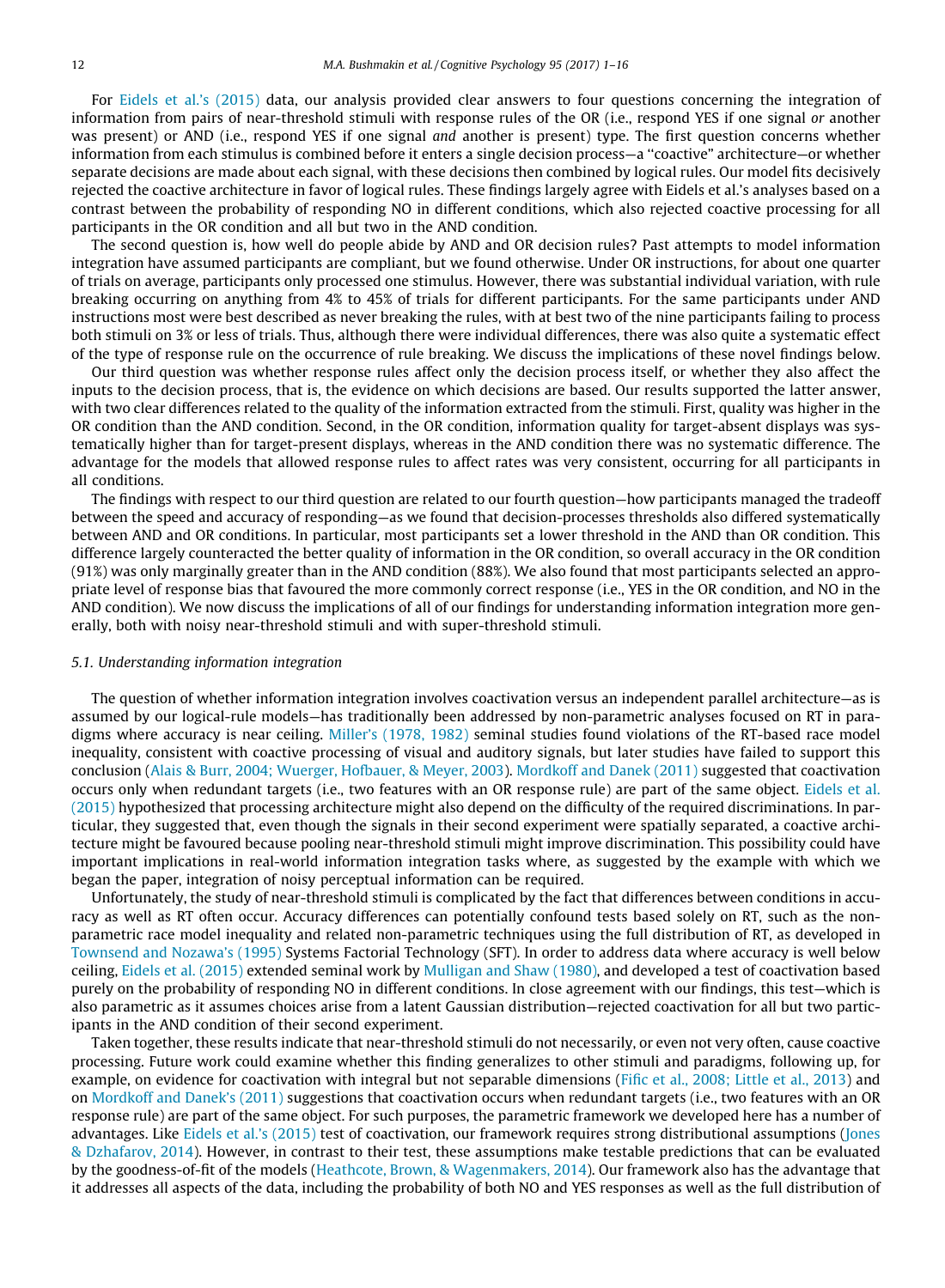$RT$  (see [Townsend and Altieri \(2012\)](#page-15-0) for a similarly comprehensive but non-parametric approach). A further advantage is that it is able to address the possibility that, at least on some occasions, participants break the rules of the information integration task.

Why might [Eidels et al.'s \(2015\)](#page-14-0) participants have broken the rules and processed only one position on some trials? An enabling condition for this behavior is that this can be done while maintaining above chance accuracy, which is the case for both the AND and OR tasks. If participants processing only one position responded YES based on detecting a single target and NO otherwise, they will be 75% accurate in both the OR task (making an error only when the other position contained a target, which occurs on 25% of trials) and the AND task (making an error only when the other position contains a non-target, which again occurs on 25% of trials). Thus, the penalty for rule breaking is not particularly large; at the average rate observed in Eidels et al.'s OR condition, it adds only around 6% extra errors. Given that processing only one stimulus might speed at least a subset of responses (e.g., a NO response in the OR condition and a YES response in the AND condition, as both otherwise require classification of stimuli at both locations), this type of rule breaking provides a mechanism for achieving a speed-accuracy tradeoff.

One puzzle raised by our results is why rule breaking rarely occurred in the AND condition. Perhaps this was because participants construed the task as being about detecting the presence of dots, although logically it is equally about detecting their absence. Participants may have perceived the AND task as requiring the performance of two such target detections. This possibility suggests that rule breaking may be less prevalent when non-targets are defined by the presence rather than absence of a particular feature. Future research might examine this possibility using a variety of stimuli.

Given the possibility that rule breaking can mediate a speed-accuracy tradeoff, future research might also look at the effect of instructions to respond rapidly. Such instructions are likely to also cause changes in thresholds for decisions about individual features, and even potentially in the rate of evidence accumulation (e.g., [Rae et al., 2014](#page-14-0)). The analysis framework developed here, which can accommodate such changes, will be appropriate for future analyses of such paradigms.

The occurrence of rule breaking, at least in the OR task, raises a potential concern that it has confounded earlier analyses of perceptual integration. This may not be a serious concern if rule breaking is associated with only near-threshold stimuli, since most prior research has used super-threshold stimuli. Super-threshold stimuli are associated with near-ceiling accuracy, which is not consistent with the errors caused by rule breaking. However, the calculations reported above—namely that only around 6% errors are added by rule breaking on 25% of trials—indicate that fairly high accuracy does not exclude rule breaking, at least on a sizeable minority of trials.

A potential experimental solution to the problem of rule breaking is to use an ''exclusive or" (XOR) response rule. The XOR task requires a YES response when one or the other target is present, and a NO response when both targets are present or when neither target is present. Processing only one feature under these instructions leads to chance performance. [Heathcote](#page-14-0) [et al. \(2015\)](#page-14-0) also suggested an XOR response rule could be useful in removing response bias, which they also found in AND and OR tasks. As discussed previously, when the four conditions occur with equal frequency under AND and OR rules, NO and YES responses, respectively, are correct on 75% of trials, which induces response bias. One solution could have been to induce unequal condition frequencies so that correct YES and NO responses are equally likely. However, tampering with the relative frequencies of trial types may induce sequential dependencies that can cause other problems (i.e., anticipation of upcoming trials). Therefore, Heathcote et al. proposed using an XOR rule, which naturally has 50% correct YES and NO responses under equal trial-types frequencies.

The XOR task can also be useful to the non-parametric SFT, since the latter makes use of measures composed of responses that occur with different frequencies that can be distorted by response bias. [Townsend and Eidels \(2011\)](#page-15-0) suggested as a remedy composing SFT contrasts from a mixture of different AND- and OR-rule responses that are correct with equal frequencies in their respective tasks (e.g., NO in AND and YES in OR). Unfortunately, this strategy may be confounded by other factors, such as any a priori tendency to prefer one response, or overall differences in speed between the sessions in which AND and OR tasks were performed. The XOR rule does not have these potential problems, and can achieve the goal of equating correct response frequency within a single task.

Perhaps our most surprising finding relates to the strong and systematic differences in the inputs to the decision process (i.e., the rates of evidence accumulation) induced by differences in response rules. Non-systematic differences between participants might be explained by fluctuations in the average level of attention occurring because the AND and OR tasks were performed in different sessions. However, this cannot explain why the quality of information about the stimuli was systematically higher in the OR session than in the AND session, and also why the quality of information about non-targets was systematically higher than the information about targets in the OR session, whereas it did not differ systematically in the AND session. To understand these findings it is important to note that, although the stimuli themselves—which did not differ between sessions—are one major determinant of evidence accumulation rates, rates are also influenced by factors related to attention (e.g., working memory capacity, [Schmiedek, Oberauer, Wilhelm, Süß, & Wittmann, 2007\)](#page-14-0) and response instructions (e.g., speeded responding instructions can reduce quality; [Rae et al., 2014; Starns, Ratcliff, & McKoon, 2012\)](#page-14-0). Our results indicate that response-rule instructions can also affect the rate of evidence accumulation. Thus, these findings are at least not inconsistent with previous applications of evidence accumulation models, but further work is clearly required to understand why they occur.

Although the application of the framework we developed was largely successful, two limitations are of note. First, we assumed unlimited processing capacity, in the sense that we assumed the same rate of evidence accumulation for each position regardless of whether the other position contained a target or not (see [Eidels, Donkin et al. \(2010\) and Eidels, Townsend](#page-14-0) [et al. \(2010\),](#page-14-0) for a demonstration of the relationship between capacity and evidence accumulation rates). SFT provides a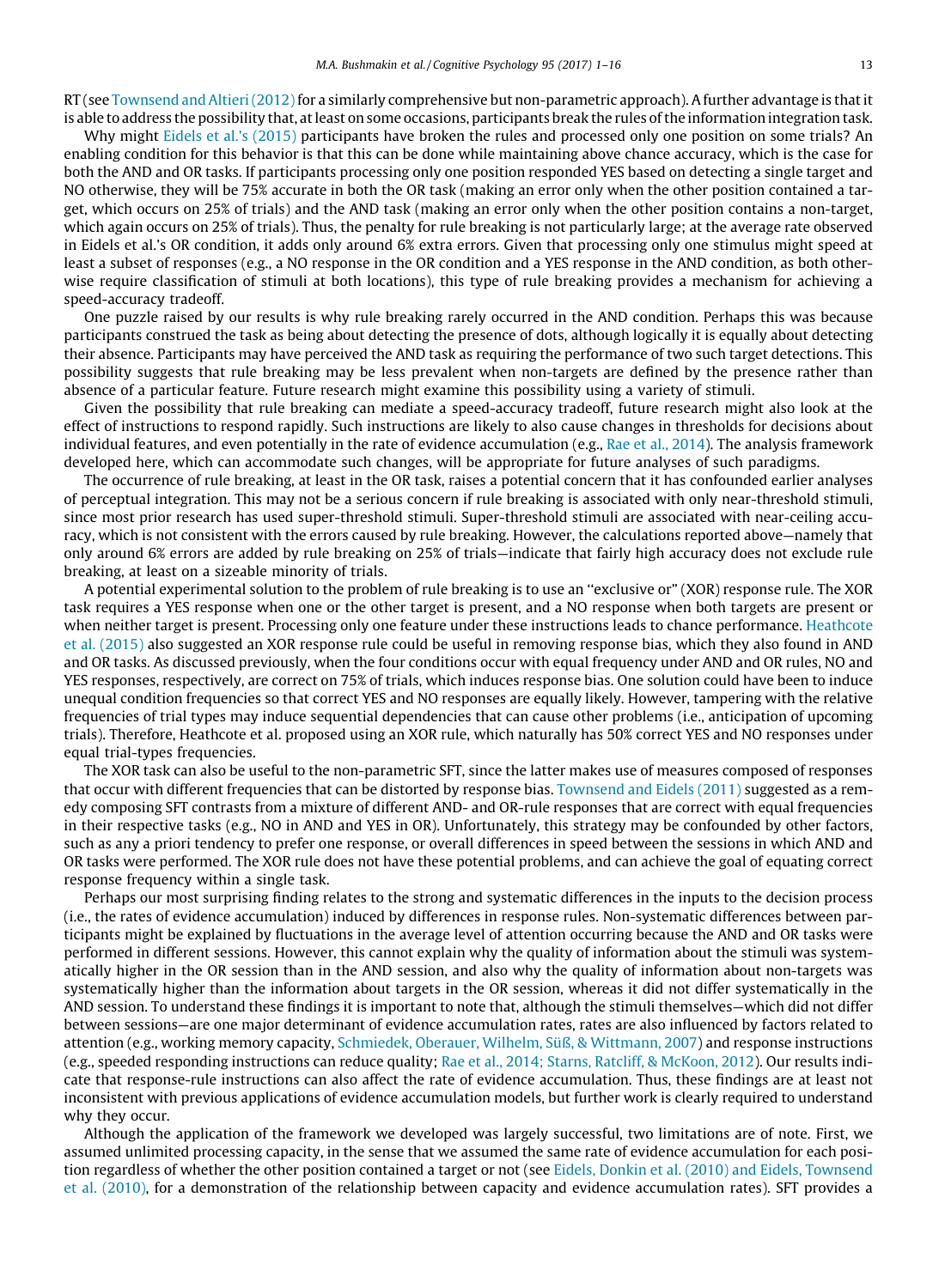non-parametric RT-based method of testing this assumption, which was applied to [Eidels et al. \(2015\)](#page-14-0) data from their superthreshold experiment. For the OR task they found all participants had more capacity than if the two signals shared a fixed pool, although it was a little less than unlimited. In the AND condition, in contrast, there were strong individual differences: four participants had severely limited capacity (i.e., less than fixed), one was intermediate, and four had super-capacity (i.e., more resources for two than one target), at least for slower responses. Although these findings might cast some doubt on our unlimited-capacity assumption, the fact that we mostly obtained good fits provides some reassurance that it is reasonable for Eidels et al.'s near-threshold experiment.

A second limitation relates to the misfit observed for participant LB in the AND condition. This misfit underlines the point that evidence accumulation models such as the LBA, are constrained to only accommodate a limited range of patterns of behavior ([Heathcote et al., 2014\)](#page-14-0), and that the same is true of our general framework. Although this is a good characteristic of our approach, because it allows critical evaluation via goodness-of-fit, it also raises the question of how the observed misfit might be explained. There are many possibilities: data may have not conformed to the unlimited capacity assumption, participants may have broken the response rules in a different way to that which we assumed (e.g., applied an OR rule in the AND condition), their data may have been contaminated by mind wandering (e.g., [Mittner et al., 2014](#page-14-0)) or the assumptions made by the LBA may be inappropriate.

Fortunately, if misfit were to occur on a sufficiently wide-spread basis in future data, the general framework which we have proposed can be elaborated to accommodate such possibilities, including incorporation of alternatives to the LBA (e.g., [Heathcote & Love, 2012; Leite & Ratcliff, 2010; Logan, Van Zandt, Verbruggen, & Wagenmakers, 2014; Terry et al.,](#page-14-0) [2015; Van Zandt, Colonius, & Proctor, 2000\)](#page-14-0). Similarly, extensions of the framework to the integration of information from more than two sources, and to perform hierarchical Bayesian rather than maximum-likelihood estimation (e.g., where data per participant are limited), are relatively straightforward. In order to facilitate applications of our framework for understanding information integration we provide in Supplementary Materials the code required to obtain likelihoods in the open-source R language [\(R Core Team, 2015\)](#page-14-0), along with examples of how to perform maximum-likelihood fitting to the data we examined in the present paper.

#### 6. Concluding remarks

We developed a comprehensive parametric framework for identifying important processing attributes such as architecture (in particular, parallel-independent vs. coactive) and stopping rule (exhaustive vs. minimum time). The approach complements existing non-parametric tools that focused exclusively on either RT [\(Miller's, 1982; Townsend & Nozawa, 1995,](#page-14-0) race model inequality) or accuracy (the no response probability contract, [Eidels et al., 2015; Mulligan & Shaw, 1980\)](#page-14-0), but which do not combine the two dependent measures (see also [Townsend & Altieri, 2012,](#page-15-0) and [Townsend, Houpt, & Silbert,](#page-15-0) [2012](#page-15-0), for other approaches that combine these measures with respect to a single aspect of processing). Our approach uses an evidence accumulation model, LBA [\(Brown & Heathcote, 2008](#page-14-0)), as a basic building block, and offers a principled way for combining a number of these building blocks to construct a system capable of complex decisions. In this paper we used combinations that form coactive and independent logical-rule process models, using either OR or AND rules, but future studies could form almost an endless number of combinations to suit many tasks and conditions.

The approach we presented offers a number of advantages over alternatives: (i) simultaneous fitting of OR and AND decisions (given the right empirical data), (ii) consideration of speed-accuracy trade-off and, related, (iii) decomposition of complex decisions to latent variables, such as evidence accumulation rate, bias, and non-decision processes. Finally, (iv) it allowed a ''rule-breaking" parameter, to indicate whether participants were conforming to the tasks' demands. The results with respect to the latter were quite marked. Participants in the data we analysed consistently ignored the rule dictated by the OR task. [Eidels et al.'s \(2015\)](#page-14-0) dot-detection task requires divided attention to two spatial locations, each of which could contain a target. Yet, with some frequency, participants processed only one location and not the other, despite the fact such behavior leads to reduced accuracy.

The latter result has profound theoretical implications for perceptual judgments and models of complex decision-making. The prevalent view in simple decision-making is that errors are intrinsic to the decision process. In evidence accumulation models, such as the LBA or [Ratcliff's \(1978\)](#page-14-0) diffusion model, errors occur when a noisy accumulation process reaches threshold associated with an incorrect response. The exact characteristics of these errors, and how models could produce errors that are either slower than correct responses on some instances or faster on other instances had been a matter of close scrutiny (e.g., [Ratcliff & Rouder, 1998](#page-14-0)). Our modelling results reveal an interesting phenomenon, another source of errors driven by participants not fully conforming to the task instructions. Such failures in processing have been noted in other complex decision tasks (e.g., ''Failure to Engage" in task switching: [de Jong, 2000; Poboka, Karayanidis, & Heathcote, 2014](#page-14-0)). The broader implication is, therefore, that such failures should be more widely considered in extending models of simple decision making to more complicated choices.

#### Acknowledgments

This research was funded in part by the NSF Brain-Body-Environment Systems IGERT grant to Randy Beer and in part by the Faculty Research Support Program, administered through the Office of the Vice President of Research at Indiana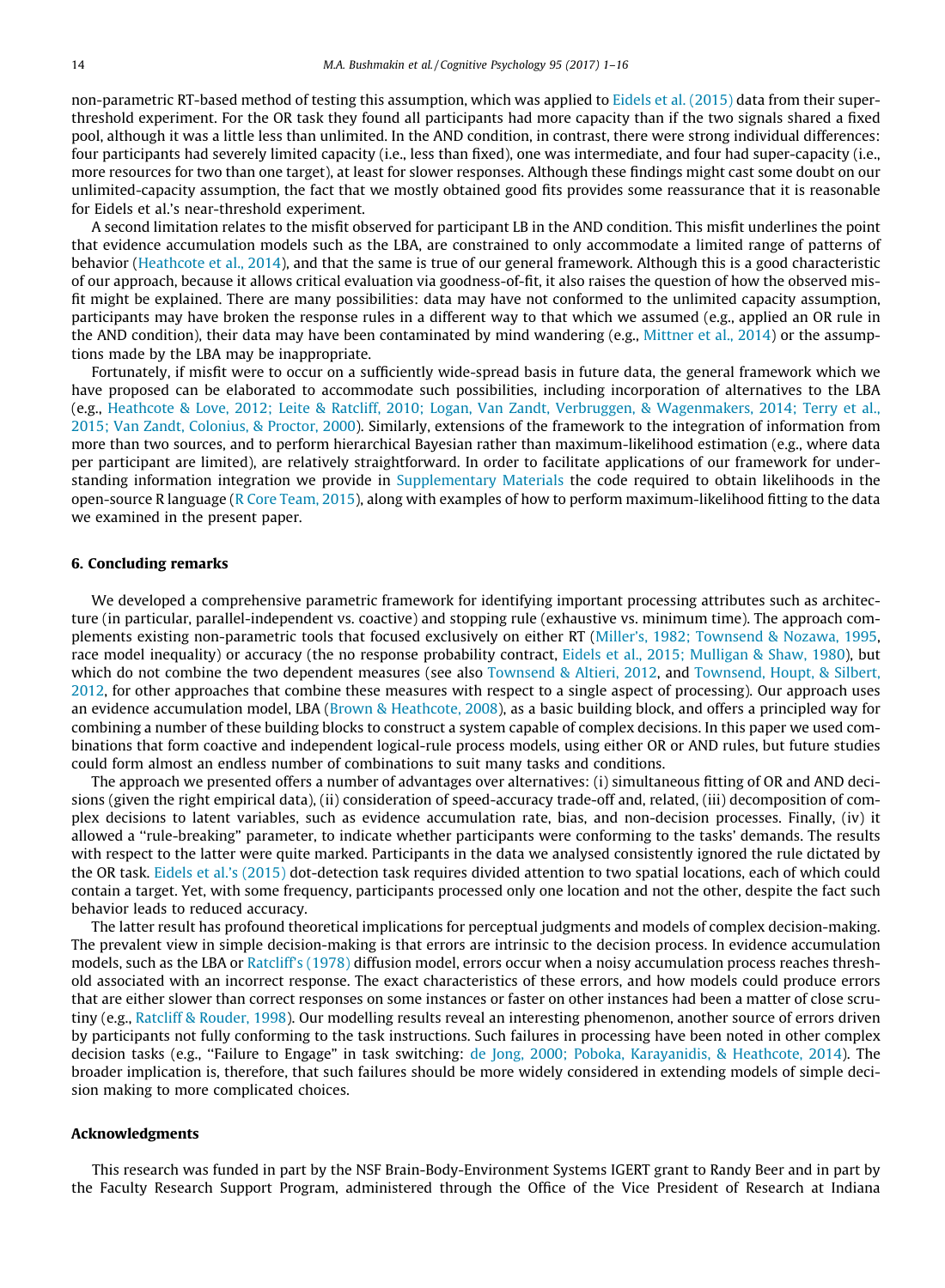<span id="page-14-0"></span>University, Bloomington, and an Australian Research Council (ARC) Professorial Fellowship for Heathcote and ARC Discovery Project grants for Eidels and Heathcote.

#### Appendix A. Supplementary material

Supplementary data associated with this article can be found, in the online version, at [http://dx.doi.org/10.1016/j.cog](http://dx.doi.org/10.1016/j.cogpsych.2017.03.001)[psych.2017.03.001](http://dx.doi.org/10.1016/j.cogpsych.2017.03.001).

#### References

[Alais, D., & Burr, D. \(2004\). No direction-specific bimodal facilitation for audiovisual motion detection.](http://refhub.elsevier.com/S0010-0285(16)30025-1/h0005) Cognitive Brain Research, 19(2), 185–194.

[Algom, D., Eidels, A., Hawkins, R. X., Jefferson, B., & Townsend, J. T. \(2015\). Features of response times: Identification of cognitive mechanisms through](http://refhub.elsevier.com/S0010-0285(16)30025-1/h0010) mathematical modeling. [The Oxford Handbook of Computational and Mathematical Psychology](http://refhub.elsevier.com/S0010-0285(16)30025-1/h0010), 63–98.

[Bogacz, R., Brown, E., Moehlis, J., Holmes, P., & Cohen, J. D. \(2006\). The physics of optimal decision making: A formal analysis of models of performance in](http://refhub.elsevier.com/S0010-0285(16)30025-1/h0015) [two-alternative forced-choice tasks.](http://refhub.elsevier.com/S0010-0285(16)30025-1/h0015) Psychological Review, 113, 700–765.

[Brown, S. D., & Heathcote, A. \(2008\). The simplest complete model of choice response time: Linear ballistic accumulation.](http://refhub.elsevier.com/S0010-0285(16)30025-1/h0020) Cognitive Psychology, 57, 153–178. [Bushmakin, M. A., & James, T. W. \(2014\). The influence of feature conjunction on object inversion and conversion effects.](http://refhub.elsevier.com/S0010-0285(16)30025-1/h0025) Perception, 43(1), 31–42.

[Cousineau, D., & Shiffrin, R. M. \(2004\). Termination of a visual search with large display size effects.](http://refhub.elsevier.com/S0010-0285(16)30025-1/h0030) Spatial Vision, 17(4), 327–352.

[de Jong, R. \(2000\). An intention-activation account of residual switch costs. In S. Monsell & J. Driver \(Eds.\),](http://refhub.elsevier.com/S0010-0285(16)30025-1/h0035) Control of cognitive processes: Attention and performance XVIII [\(pp. 357–376\). Cambridge, MA: MIT Press.](http://refhub.elsevier.com/S0010-0285(16)30025-1/h0035)

[Donkin, C., Brown, S. D., & Heathcote, A. \(2009\). The overconstraint of response time models: Rethinking the scaling problem.](http://refhub.elsevier.com/S0010-0285(16)30025-1/h0040) Psychonomic Bulletin & Review, 16[\(6\), 1129–1135.](http://refhub.elsevier.com/S0010-0285(16)30025-1/h0040)

[Eidels, A., Donkin, C., Brown, S. D., & Heathcote, A. \(2010a\). Converging measures of workload capacity.](http://refhub.elsevier.com/S0010-0285(16)30025-1/h0045) Psychonomic Bulletin & Review, 17, 763–771.

[Eidels, A., Townsend, J. T., & Algom, D. \(2010b\). Comparing perception of Stroop stimuli in focused versus divided attention paradigms: Evidence for](http://refhub.elsevier.com/S0010-0285(16)30025-1/h0050) [dramatic processing differences.](http://refhub.elsevier.com/S0010-0285(16)30025-1/h0050) Cognition, 114(2), 129–150.

- [Eidels, A., Townsend, J. T., Hughes, H. C., & Perry, L. A. \(2015\). Evaluating perceptual integration: Uniting response-time-and accuracy-based methodologies.](http://refhub.elsevier.com/S0010-0285(16)30025-1/h0055) [Attention, Perception, & Psychophysics, 77](http://refhub.elsevier.com/S0010-0285(16)30025-1/h0055), 659–680.
- [Fific, M., & Buckmann, M. \(2013\). Stopping Rule Selection \(SRS\) theory applied to deferred decision making. In M. Knauff, M. Pauen, N. Sebanz, & I.](http://refhub.elsevier.com/S0010-0285(16)30025-1/h0060) Wachsmuth (Eds.), [Cooperative minds: Social interaction and group dynamics. Proceedings of the 35th annual conference of the cognitive science society](http://refhub.elsevier.com/S0010-0285(16)30025-1/h0060) [\(pp. 2273–2278\). Austin, TX: Cognitive Science Society.](http://refhub.elsevier.com/S0010-0285(16)30025-1/h0060)
- [Fific, M., Little, D. R., & Nosofsky, R. M. \(2010\). Logical-rule models of classification response times: A synthesis of mental-architecture, random-walk, and](http://refhub.elsevier.com/S0010-0285(16)30025-1/h0065) [decision-bound approaches.](http://refhub.elsevier.com/S0010-0285(16)30025-1/h0065) Psychological Review, 117(2), 309–348.

[Fific, M., Nosofsky, R. M., & Townsend, J. T. \(2008\). Information-processing architectures in multidimensional classification: A validation test of](http://refhub.elsevier.com/S0010-0285(16)30025-1/h0070) the systems factorial technology. [Journal of Experimental Psychology: Human Perception and Performance, 34](http://refhub.elsevier.com/S0010-0285(16)30025-1/h0070)(2), 356–375.

[Fific´, M., Townsend, J. T., & Eidels, A. \(2008\). Studying visual search using systems factorial methodology with target—Distractor similarity as the factor.](http://refhub.elsevier.com/S0010-0285(16)30025-1/h0075) [Perception & Psychophysics, 70](http://refhub.elsevier.com/S0010-0285(16)30025-1/h0075), 583–603.

[Heathcote, A., Brown, S. D., & Wagenmakers, E.-J. \(2014\). The falsifiability of actual decision-making models.](http://refhub.elsevier.com/S0010-0285(16)30025-1/h0080) Psychological Review, 121, 676–678.

[Heathcote, A., Coleman, J. R., Eidels, A., Watson, J. M., Houpt, J., & Strayer, D. L. \(2015\). Working memory's workload capacity.](http://refhub.elsevier.com/S0010-0285(16)30025-1/h0085) Memory & Cognition, 43(7), [973–989.](http://refhub.elsevier.com/S0010-0285(16)30025-1/h0085)

[Heathcote, A., & Love, J. \(2012\). Linear deterministic accumulator models of simple choice.](http://refhub.elsevier.com/S0010-0285(16)30025-1/h0090) Frontiers in Psychology, 3.

- [Houpt, J. W., & Townsend, J. T. \(2010\). The statistical properties of the Survivor Interaction Contrast.](http://refhub.elsevier.com/S0010-0285(16)30025-1/h0095) Journal of Mathematical Psychology, 54(5), 446–453. [Jones, M., & Dzhafarov, E. N. \(2014\). Unfalsifiability and mutual translatability of major modeling schemes for choice reaction time.](http://refhub.elsevier.com/S0010-0285(16)30025-1/h0100) Psychological Review, 121 [\(1\), 1–32](http://refhub.elsevier.com/S0010-0285(16)30025-1/h0100).
- [Leite, F. P., & Ratcliff, R. \(2010\). Modeling reaction time and accuracy of multiple-alternative decisions.](http://refhub.elsevier.com/S0010-0285(16)30025-1/h0105) Attention, Perception, & Psychophysics, 72(1), 246–273. [Little, D. R., Nosofsky, R. M., & Denton, S. E. \(2011\). Response-time tests of logical-rule models of categorization.](http://refhub.elsevier.com/S0010-0285(16)30025-1/h0110) Journal of Experimental Psychology: Learning, [Memory, and Cognition, 37](http://refhub.elsevier.com/S0010-0285(16)30025-1/h0110)(1), 1.
- [Little, D. R., Nosofsky, R. M., Donkin, C., & Denton, S. E. \(2013\). Logical rules and the classification of integral-dimension stimuli.](http://refhub.elsevier.com/S0010-0285(16)30025-1/h0115) Journal of Experimental [Psychology: Learning, Memory, and Cognition, 39](http://refhub.elsevier.com/S0010-0285(16)30025-1/h0115)(3), 801–820.
- [Logan, G. D., Van Zandt, T., Verbruggen, F., & Wagenmakers, E.-J. \(2014\). On the ability to inhibit thought and action: General and special theories of](http://refhub.elsevier.com/S0010-0285(16)30025-1/h0120) an act of control. [Psychological Review, 121](http://refhub.elsevier.com/S0010-0285(16)30025-1/h0120)(1), 66–95.

[McGurk, H., & MacDonald, J. \(1976\). Hearing lips and seeing voices.](http://refhub.elsevier.com/S0010-0285(16)30025-1/h9000) Nature, 264(5588), 746–748.

[Miller, J. \(1978\). Multidimensional same–different judgments: Evidence against independent comparisons of dimensions.](http://refhub.elsevier.com/S0010-0285(16)30025-1/h0125) Journal of Experimental [Psychology: Human Perception and Performance, 4](http://refhub.elsevier.com/S0010-0285(16)30025-1/h0125), 411–422.

[Miller, J. \(1982\). Divided attention: Evidence for coactivation with redundant signals.](http://refhub.elsevier.com/S0010-0285(16)30025-1/h0130) Cognitive Psychology, 14, 247–279.

- [Mittner, M., Boekel, W., Tucker, A., Turner, b., Heathcote, A., & Forstmann, B. U. \(2014\). When the brain takes a break: A model-based analysis of mind](http://refhub.elsevier.com/S0010-0285(16)30025-1/h0135) wandering. [Journal of Neuroscience, 34](http://refhub.elsevier.com/S0010-0285(16)30025-1/h0135)(49), 16286–16295.
- [Moneer, S., Wang, T., & Little, D. R. \(2016\). The processing architectures of whole-object features: A logical-rules approach.](http://refhub.elsevier.com/S0010-0285(16)30025-1/h0140) Journal of Experimental [Psychology: Human Perception and Performance, 42](http://refhub.elsevier.com/S0010-0285(16)30025-1/h0140), 1443–1465.
- [Mordkoff, J. T., & Danek, R. H. \(2011\). Dividing attention between color and shape revisited: Redundant targets coactivate only when parts of the same](http://refhub.elsevier.com/S0010-0285(16)30025-1/h0145) perceptual object. [Attention, Perception, & Psychophysics, 73](http://refhub.elsevier.com/S0010-0285(16)30025-1/h0145), 103-112.

[Mordkoff, J. T., & Yantis, S. \(1991\). An interactive race model of divided attention.](http://refhub.elsevier.com/S0010-0285(16)30025-1/h0150) Journal of Experimental Psychology: Human Perception and Performance, 17 [\(2\), 520](http://refhub.elsevier.com/S0010-0285(16)30025-1/h0150).

[Mulligan, R. M., & Shaw, M. L. \(1980\). Multimodal signal detection: Independent decisions vs. integration.](http://refhub.elsevier.com/S0010-0285(16)30025-1/h0155) Perception & Psychophysics, 28, 471-478.

[Poboka, D., Karayanidis, F., & Heathcote, A. \(2014\). Extending the failure-to-engage theory of task switch costs.](http://refhub.elsevier.com/S0010-0285(16)30025-1/h0160) Cognitive Psychology, 72, 108–141.

R Core Team (2015). R: A language and environment for statistical computing. Vienna, Austria: R Foundation for Statistical Computing. <[http://www.R-project.](http://www.R-project.org/) [org/](http://www.R-project.org/)>.

[Rae, B., Heathcote, A., Donkin, C., Averell, L., & Brown, S. \(2014\). The hare and the tortoise: Emphasizing speed can change the evidence used to make](http://refhub.elsevier.com/S0010-0285(16)30025-1/h0170) decisions. [Journal of Experimental Psychology: Learning, Memory, and Cognition, 40](http://refhub.elsevier.com/S0010-0285(16)30025-1/h0170)(5), 1226–1243.

[Ratcliff, R. \(1978\). A theory of memory retrieval.](http://refhub.elsevier.com/S0010-0285(16)30025-1/h0175) Psychological Review, 85(2), 59–108.

[Ratcliff, R., & Rouder, J. N. \(1998\). Modeling response times for two-choice decisions.](http://refhub.elsevier.com/S0010-0285(16)30025-1/h0180) Psychological Science, 9, 347–356.

[Schmiedek, F., Oberauer, K., Wilhelm, O., Süß, H.-M., & Wittmann, W. W. \(2007\). Individual differences in components of reaction time distributions](http://refhub.elsevier.com/S0010-0285(16)30025-1/h0185) and [their relations to working memory and intelligence.](http://refhub.elsevier.com/S0010-0285(16)30025-1/h0185) Journal of Experimental Psychology: General, 136(3), 414-429.

[Starns, J. J., Ratcliff, R., & McKoon, G. \(2012\). Evaluating the unequal- variability and dual-process explanations of zROC slopes with response time data and](http://refhub.elsevier.com/S0010-0285(16)30025-1/h0190) the diffusion model. [Cognitive Psychology, 64](http://refhub.elsevier.com/S0010-0285(16)30025-1/h0190), 1–34.

[Sternberg, S. \(1966\). High-speed scanning in human memory.](http://refhub.elsevier.com/S0010-0285(16)30025-1/h0195) Science, 153, 652–654.

[Sternberg, S. \(1969\). The discovery of processing stages: Extensions of Donders' method.](http://refhub.elsevier.com/S0010-0285(16)30025-1/h0200) Acta Psychologica, 30, 276–315.